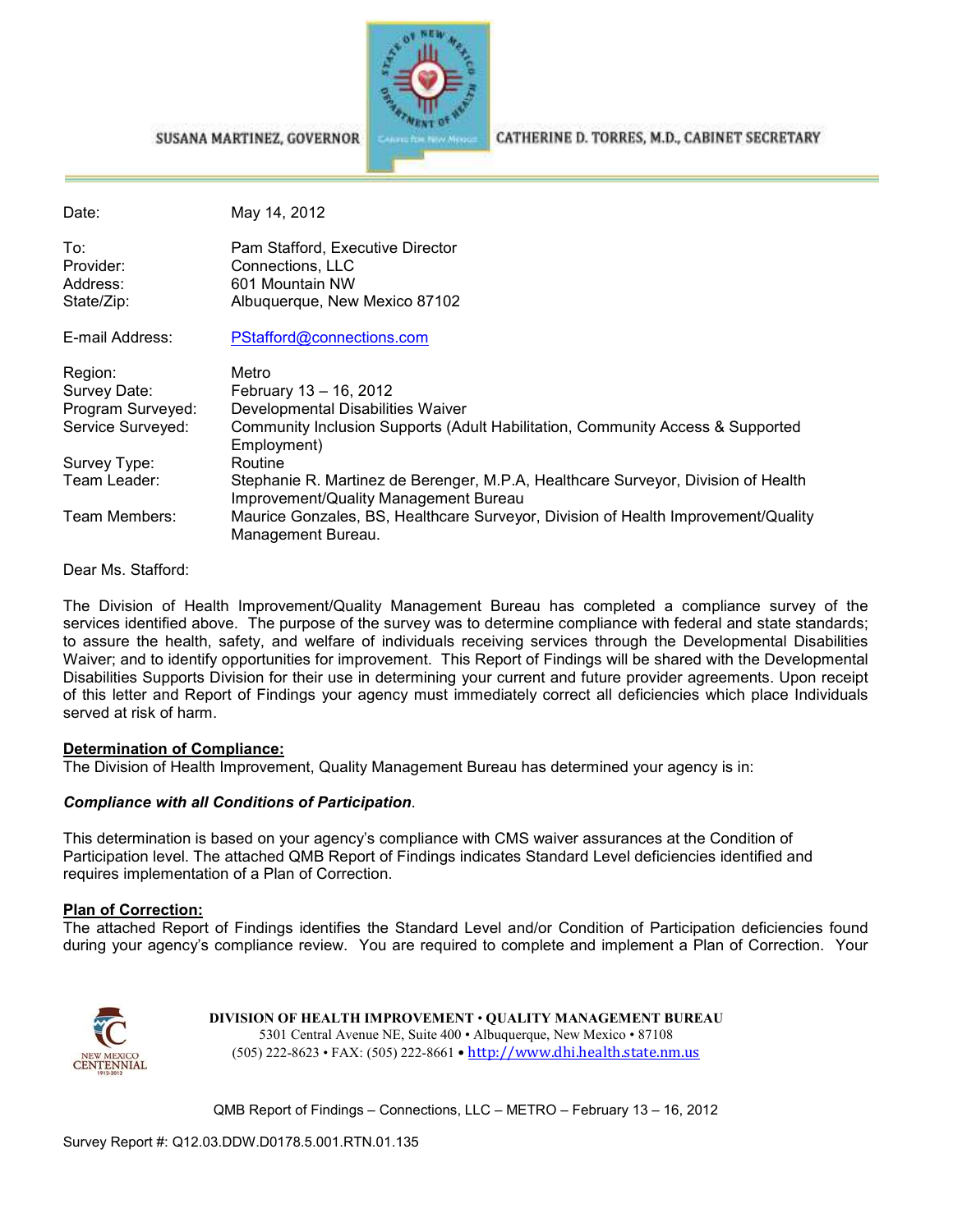agency has a total of 45 business days (10 business days to submit your POC for approval and 35 days to implement your *approved* Plan of Correction) from the receipt of this letter.

## **Submission of your Plan of Correction:**

Please submit your agency's Plan of Correction in the space on the two right columns of the Report of Findings. *(See attachment "A" for additional guidance in completing the Plan of Correction)*.

Within 10 business days of receipt of this letter your agency Plan of Correction must be submitted to the parties below:

### **1. Quality Management Bureau, Attention: Plan of Correction Coordinator 5301 Central Ave. NE Suite 400 Albuquerque, NM 87108**

## **2. Developmental Disabilities Supports Division Regional Office for region of service surveyed**

Upon notification from QMB that your *Plan of Correction has been approved*, you must implement all remedies and corrective actions to come into compliance. If your Plan of Correction is denied, you must resubmit a revised plan as soon as possible for approval, as your POC approval and all remedies must be completed within 45 business days of the receipt of this letter.

Failure to submit your POC within the allotted 10 business days or complete and implement your Plan of Correction within the total 45 business days allowed may result in the imposition of a \$200 per day Civil Monetary Penalty until it is received, completed and/or implemented.

## **Request for Informal Reconsideration of Findings (IRF):**

If you disagree with a finding of deficient practice, you have 10 business days upon receipt of this notice to request an IRF. Submit your request for an IRF in writing to:

> QMB Deputy Bureau Chief 5301 Central Ave NE Suite #400 Albuquerque, NM 87108 Attention: IRF request

See Attachment "C" for additional guidance in completing the request for Informal Reconsideration of Findings. The request for an IRF will not delay the implementation of your Plan of Correction which must be completed within 45 total business days (10 business days to submit your POC for approval and 35 days to implement your *approved* Plan of Correction). Providers may not appeal the nature or interpretation of the standard or regulation, the team composition or sampling methodology. If the IRF approves the modification or removal of a finding, you will be advised of any changes.

Please call the Plan of Correction Coordinator at 505-699-0714 if you have questions about the Report of Findings or Plan of Correction. Thank you for your cooperation and for the work you perform.

Sincerely,

Stephanie R Martinez de Berenger, M.P.A.

Stephanie R. Martinez de Berenger, M.P.A. Team Lead/Healthcare Surveyor Division of Health Improvement Quality Management Bureau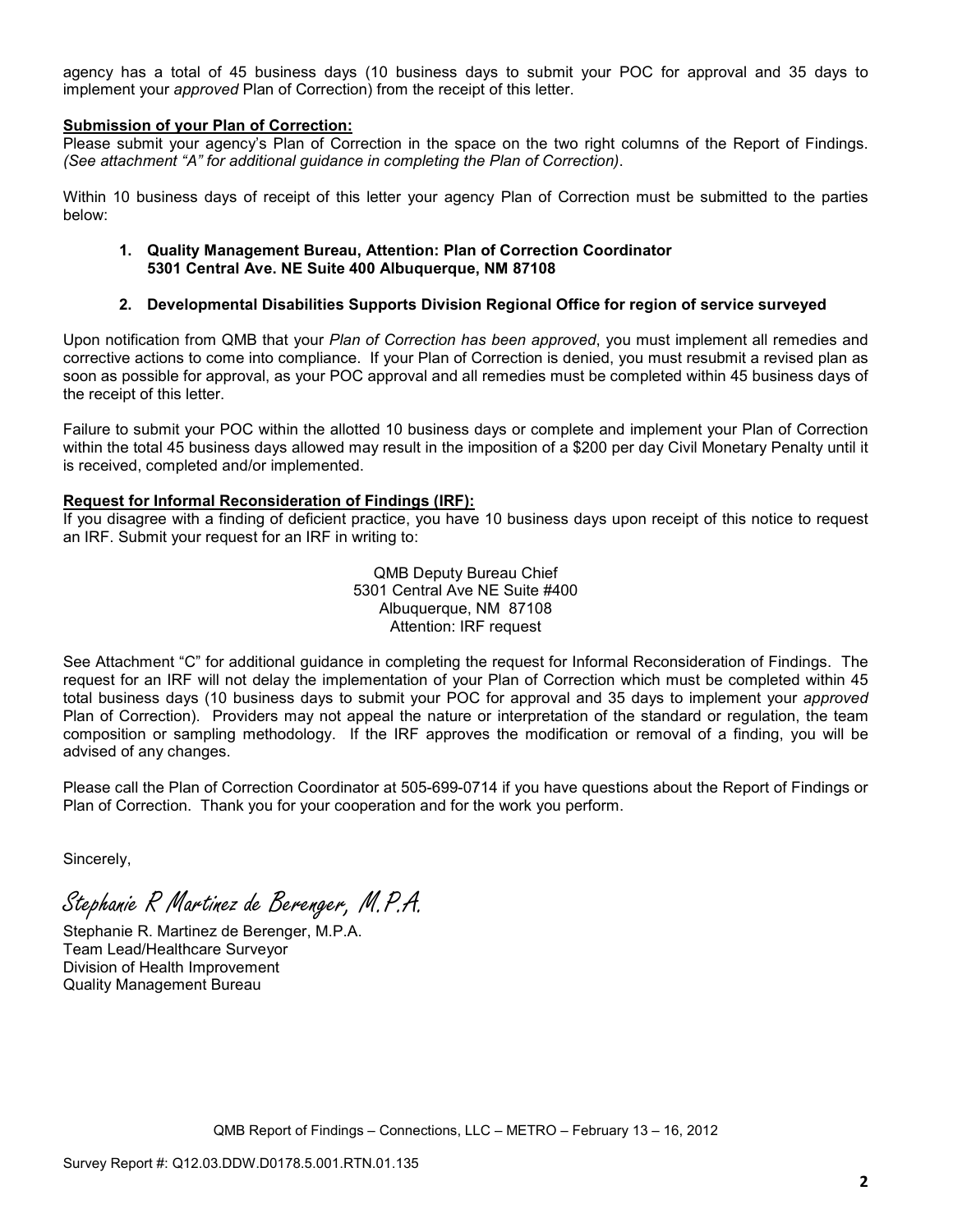| <b>Survey Process Employed:</b>           |                                                                                                                                           |                                                                                                                                                     |
|-------------------------------------------|-------------------------------------------------------------------------------------------------------------------------------------------|-----------------------------------------------------------------------------------------------------------------------------------------------------|
| <b>Entrance Conference Date:</b>          | February 13, 2012                                                                                                                         |                                                                                                                                                     |
| Present:                                  | <b>Connections, LLC</b><br>Nathan Melvin, Supervisor                                                                                      |                                                                                                                                                     |
|                                           | <b>DOH/DHI/QMB</b>                                                                                                                        | Stephanie R. Martinez de Berenger, M.P.A.,<br>Team Lead/Healthcare Surveyor<br>Maurice Gonzales, BS, Healthcare Surveyor                            |
| <b>Exit Conference Date:</b>              | February 16, 2012                                                                                                                         |                                                                                                                                                     |
| Present:                                  | <b>Connections, LLC</b>                                                                                                                   | Pam Stafford, Director of Programming<br>Matthew Bardwell, Director of Operations                                                                   |
|                                           | <b>DOH/DHI/QMB</b>                                                                                                                        | Stephanie R. Martinez de Berenger, M.P.A.,<br>Team Lead/Healthcare Surveyor<br>Maurice Gonzales, BS, Healthcare Surveyor                            |
| <b>Administrative Locations Visited</b>   | Number:                                                                                                                                   | 1                                                                                                                                                   |
| <b>Total Sample Size</b>                  | Number:                                                                                                                                   | 9<br>1 - Jackson Class Members<br>8 - Non-Jackson Class Members<br>9 - Adult Habilitation<br>2 - Community Access<br>4 - Supported Employment       |
| Persons Served Records Reviewed           | Number:                                                                                                                                   | 9                                                                                                                                                   |
| Persons Served Interviewed                | Number:                                                                                                                                   | 9                                                                                                                                                   |
| Direct Support Personnel Interviewed      | Number:                                                                                                                                   | 6                                                                                                                                                   |
| Direct Support Personnel Records Reviewed | Number:                                                                                                                                   | 16                                                                                                                                                  |
| Service Coordinator Records Reviewed      | Number:                                                                                                                                   | 1                                                                                                                                                   |
| <b>Administrative Files Reviewed</b>      | <b>Billing Records</b><br><b>Medical Records</b><br>٠<br><b>Personnel Files</b><br>$\bullet$<br><b>Training Records</b><br>$\bullet$<br>٠ | Incident Management Records<br>Agency Policy and Procedure<br><b>Caregiver Criminal History Screening Records</b><br><b>Employee Abuse Registry</b> |

- Evacuation Drills
- Quality Assurance / Improvement Plan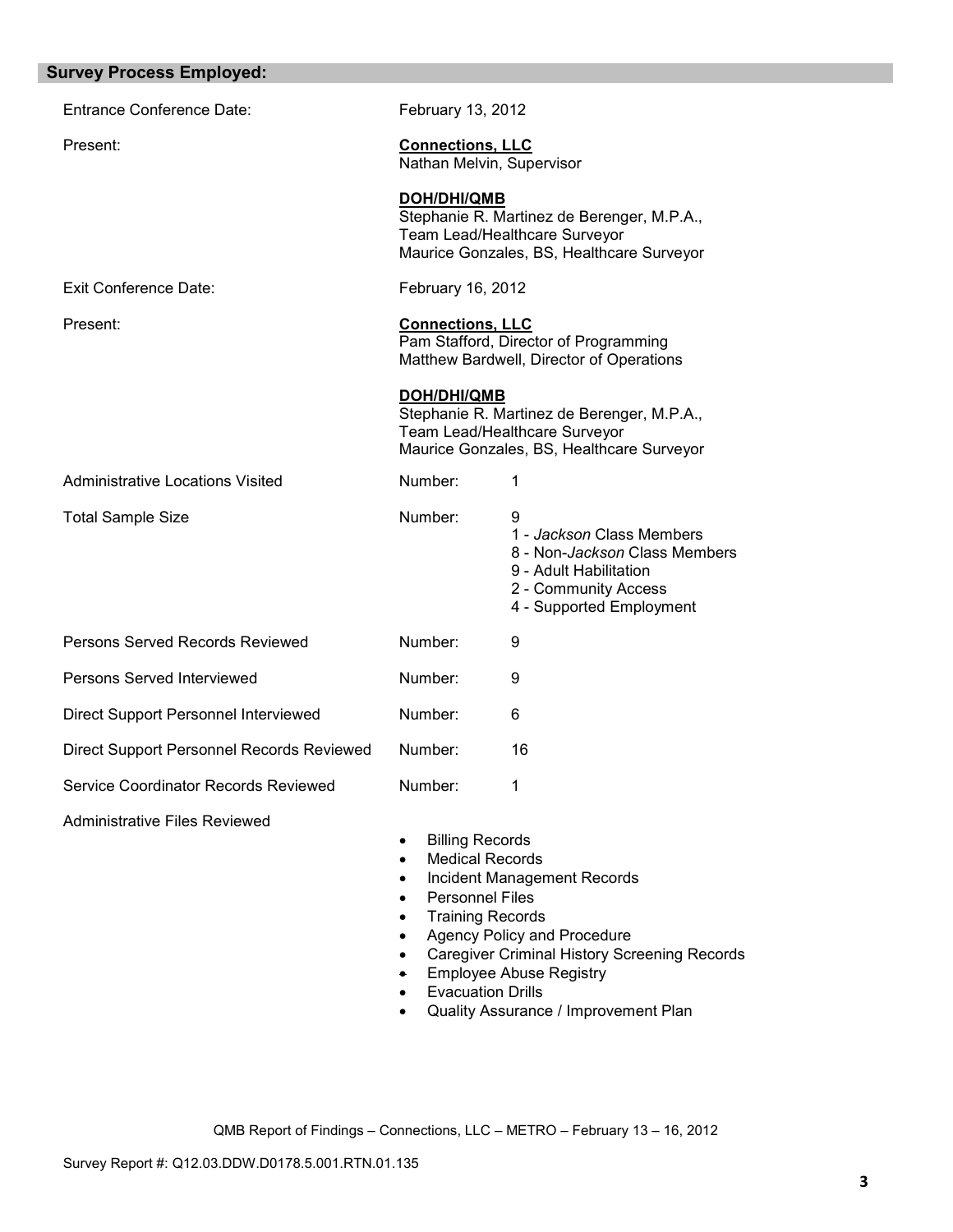## CC: Distribution List: DOH - Division of Health Improvement

- DOH Developmental Disabilities Supports Division
- DOH Office of Internal Audit
- HSD Medical Assistance Division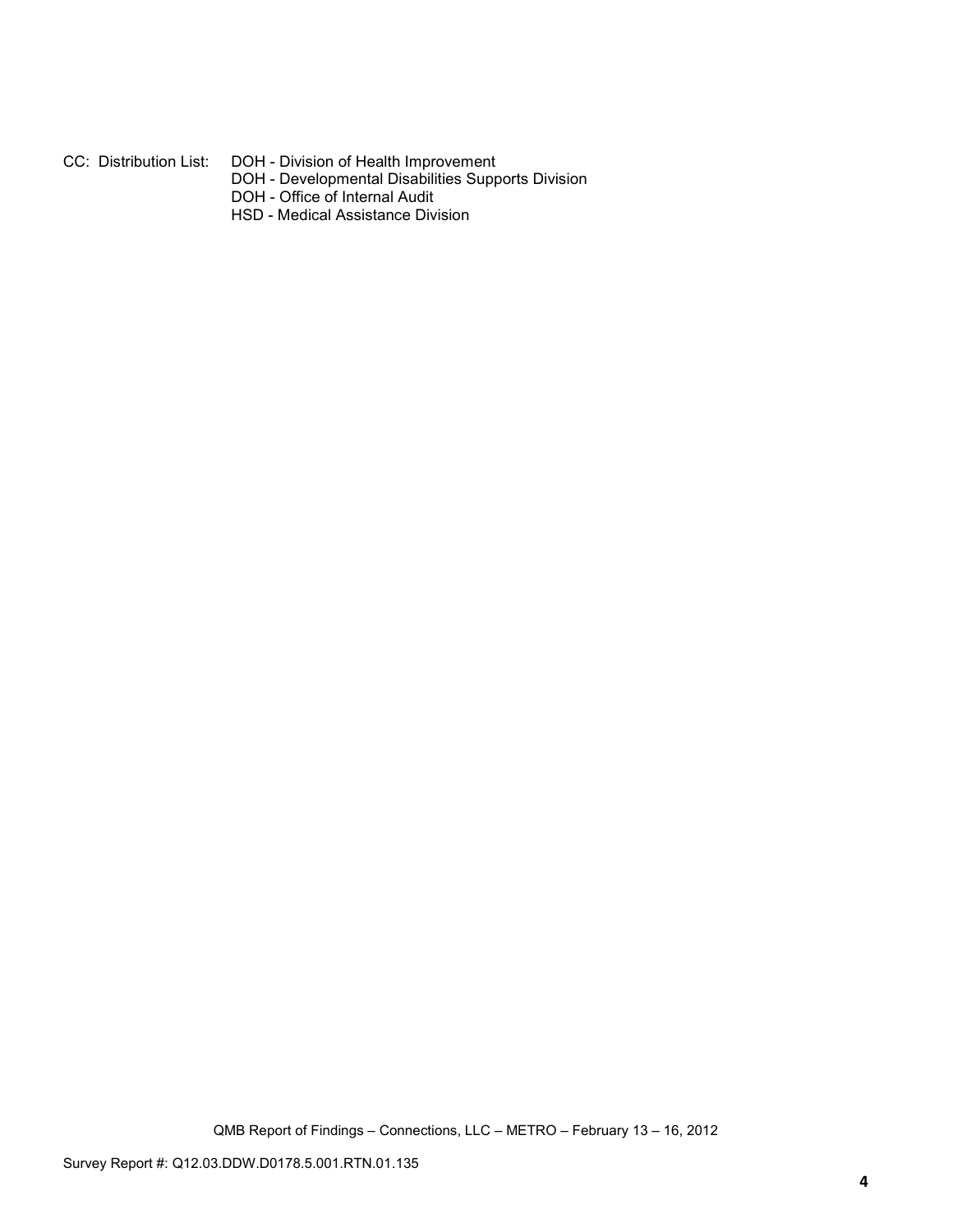# **Attachment A**

# **Provider Instructions for Completing the QMB Plan of Correction (POC) Process**

## *Introduction:*

After a QMB Compliance Survey, your QMB Report of Findings will be sent to you via e-mail.

Each provider must develop and implement a Plan of Correction (POC) that identifies specific quality assurance and quality improvement activities the agency will implement to correct deficiencies and prevent continued non compliance.

Agencies must submit their Plan of Correction within 10 business days from the date you receive the QMB Report of Findings. (Providers who do not submit a POC within 10 business days will be referred to the Internal Review Committee [IRC] for possible actions or sanctions).

Agencies must fully implement their approved Plan of Correction within 45 business days (10 business days to submit your POC for approval and 35 days to implement your approved Plan of Correction) from the date they receive the QMB Report of Findings. (Providers who fail to complete a POC within the 45 business days allowed shall be referred to the IRC for possible actions or sanctions.)

If you have questions about the Plan of Correction process, call the QMB Plan of Correction Coordinator at 505-699-0714 or email at scott.good@state.nm.us. Requests for technical assistance must be requested through your DDSD Regional Office.

The POC process cannot resolve disputes regarding findings. If you wish to dispute a finding on the official Report of Findings, you must file an Informal Reconsideration of Findings (IRF) request within ten (10) business days of receiving your report. Please note that you must still submit a POC for findings that are in question (see Attachment "C").

## *Instructions for Completing Agency POC:*

## *Required Content*

Your Plan of Correction should provide a step-by-step description of the methods to correct each deficient practice to prevent recurrence and information that ensures the regulation cited is in compliance. The remedies noted in your POC are expected to be added to your Agency's required, annual Quality Assurance Plan.

If a deficiency has already been corrected, the plan should state how it was corrected, the completion date (date the correction was accomplished), and how possible recurrence of the deficiency will be prevented.

## *The Plan of Correction must address the required six CMS core elements to address each deficiency of the POC:*

- 1. How the specific and realistic corrective action will be accomplished for individuals found to have been affected by the deficient practice.
- 2. How the agency will identify other individuals who have the potential to be affected by the same deficient practice, and how the agency will act to protect individuals in similar situations.
- 3. What QA measures will be put into place or systemic changes made to ensure that the deficient practice will not recur
- 4. Indicate how the agency plans to monitor its performance to make sure that solutions are sustained. The agency must develop a QA plan for ensuring that correction is achieved and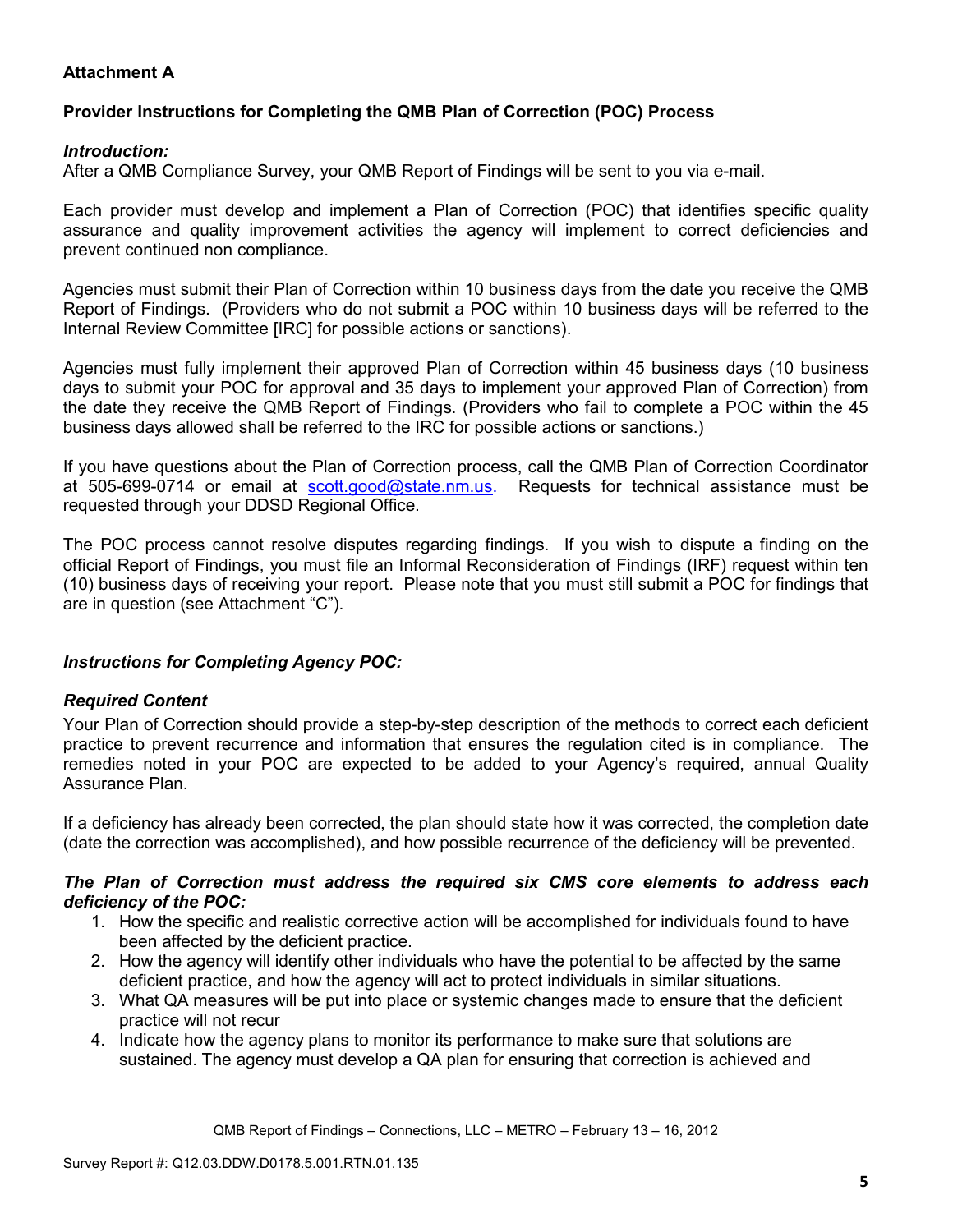sustained. This QA plan must be implemented, and the corrective action evaluated for its effectiveness. The plan of correction is integrated into the agency quality assurance system; and

- 5. Include dates when corrective action will be completed. The corrective action completion dates must be acceptable to the State.
- 6. The POC must be signed and dated by the agency director or other authorized official.

*The following details should be considered when developing your POC:* 

- Details about how and when Consumer, Personnel and Residential files are audited by Agency personnel to ensure they contain required documents;
- Information about how Medication Administration Records are reviewed to verify they contain all required information before they are distributed, as they are being used, and after they are completed;
- Your processes for ensuring that all staff are trained in Core Competencies, Incident Reporting, and Individual-Specific service requirements, etc;
- How accuracy in Billing documentation is assured;
- How health, safety is assured;
- For Case Management Providers, how ISPs are reviewed to verify they meet requirements, how the timeliness of LOC packet submissions and consumer visits are tracked;
- Your process for gathering, analyzing and responding to Quality data; and,
- Details about Quality Targets in various areas, current status, analyses about why targets were not met, and remedies implemented.

*Note:* **Instruction or in-service of staff alone may not be a sufficient plan of correction.** This is a good first step toward correction, but additional steps should be taken to ensure the deficiency is corrected and will not recur.

## *Completion Dates*

- The plan of correction must include a **completion date** (entered in the far right-hand column) for each finding. Be sure the date is **realistic** in the amount of time your Agency will need to correct the deficiency; not to exceed 45 total business days.
- Direct care issues should be corrected immediately and monitored appropriately.
- Some deficiencies may require a staged plan to accomplish total correction.
- Deficiencies requiring replacement of equipment, etc., may require more time to accomplish correction but should show reasonable time frames.

## *Initial Submission of the Plan of Correction Requirements*

- 1. The Plan of Correction must be completed on the official QMB Survey Report of Findings/Plan of Correction Form and received by QMB within ten (10) business days from the date you received the report of findings.
- 2. For questions about the POC process, call the QMB Deputy Chief, Scott Good at 505-699-0714 for assistance.
- 3. For Technical Assistance (TA) in developing or implementing your POC, contact your local DDSD Regional Office.
- 4. Submit your POC to Scott Good, QMB Deputy Chief in any of the following ways:
	- a. Electronically at scott.good@state.nm.us *(preferred method)*
	- b. Fax to 505-222-8661, or
	- c. Mail to POC Coordinator, 5301 Central Avenue SW, Suite 400, Albuquerque, NM 87108
- 5. Do not submit supporting documentation (evidence of compliance) to QMB until after your POC has been approved by the QMB.
- 6. QMB will notify you when your POC has been "approve" or "denied."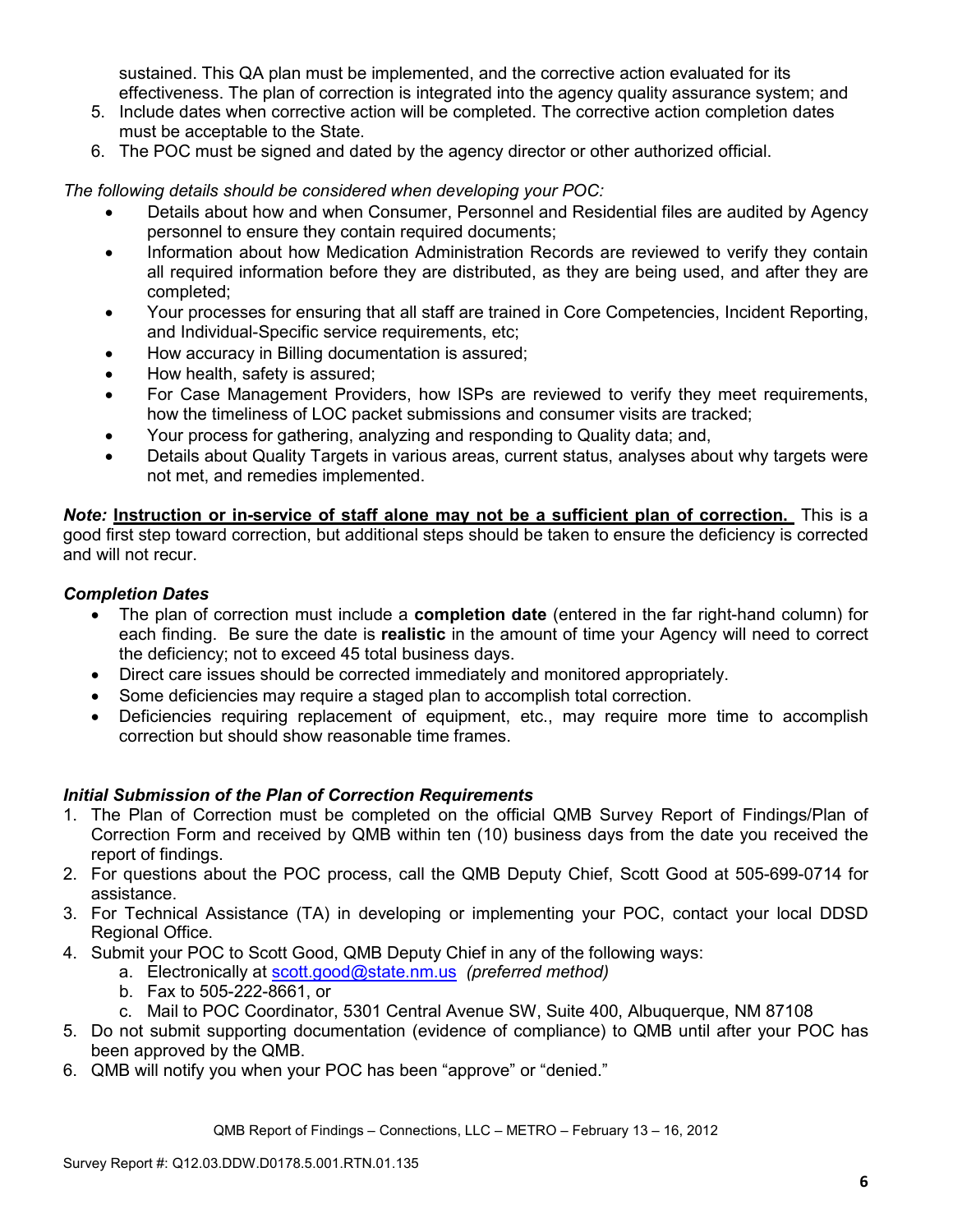- a. During this time, whether your POC is "approved," or "denied," you will have a maximum of 45 business days from the date of receipt of your Report of Findings to correct all survey deficiencies.
- b. If your POC is denied, it must be revised and resubmitted as soon as possible, as the 45 business day limit is in effect.
- c. If your POC is denied a second time your agency may be referred to the Internal Review Committee.
- d. You will receive written confirmation when your POC has been approved by QMB and a final deadline for completion of your POC.
- 7. Failure to submit your POC within 10 business days without prior approval of an extension by QMB will result in a referral to the Internal Review Committee and the possible implementation of monetary penalties and/or sanctions.

# *POC Document Submission Requirements*

Once your POC has been approved by the QMB Plan of Correction Coordinator you must submit copies of documents as evidence that all deficiencies have been corrected, as follows.

- 1. Your internal documents are due within a *maximum* of 45 business days of receipt of your Report of Findings.
- 2. You may submit your documents by postal mail (paper hard copy or on a disc), fax, or electronically (scanned and attached to e-mails).
- 3. All submitted documents *must be annotated*; please be sure the tag numbers and Identification numbers are indicated on each document submitted. Documents which are not annotated with the Tag number and Identification number may not be accepted.
- 4. Do not submit original documents; Please provide copies or scanned electronic files for evidence. Originals must be maintained in the agency file(s) per DDSD Standards.
- 5. In lieu of some documents, you may submit copies of file or home audit forms that clearly indicate cited deficiencies have been corrected, other attestations of correction must be approved by the Plan of Correction Coordinator prior to their submission.
- 6. For billing deficiencies, you must submit:
	- a. Evidence of an internal audit of billing documentation for a sample of individuals and timeframes;
	- b. Copies of "void and adjust" forms submitted to correct all over-billed or unjustified units billed identified during your internal audit.

Revisions, Modifications or Extensions to your Plan of Correction (post QMB approval) must be made in writing and submitted to the Deputy Chief at QMB, prior to the due date and are approved on a case-bycase basis. No changes may be made to your POC or the timeframes for implementation without written approval of the POC Coordinator.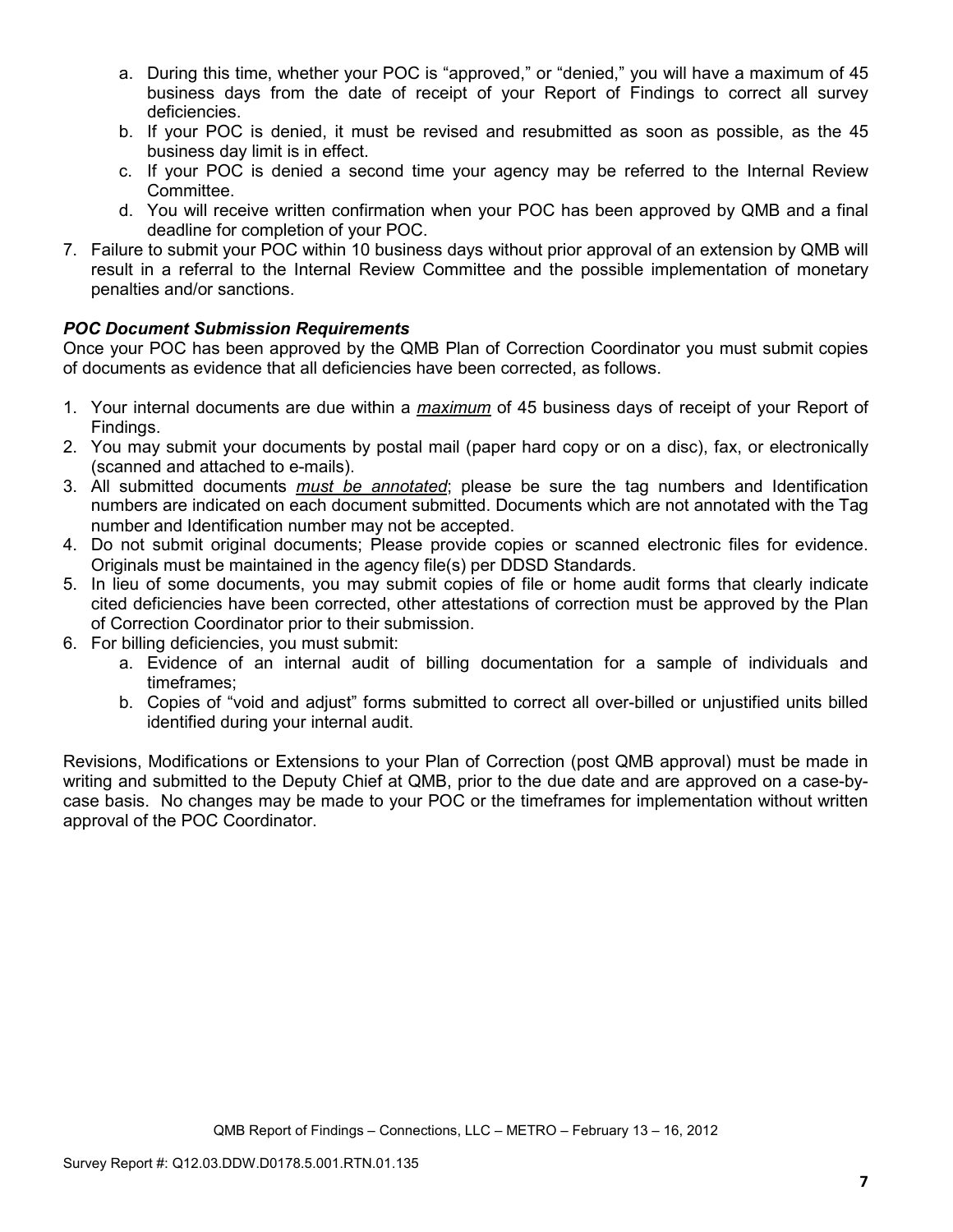## **QMB Determinations of Compliance**

## • "Compliance with Conditions of Participation"

The QMB determination of "Compliance with Conditions of Participation," indicates that a provider is in compliance with all 'Conditions of Participation,' (CoP) but may have standard level deficiencies (deficiencies which are not at the condition level) out of compliance. The agency has obtained a level of compliance such that there is a minimal potential for harm to individuals' health and safety. To qualify for a determination of Compliance with Conditions of Participation, the provider must be in compliance with *all* Conditions of Participation.

# • "Partial-Compliance with Conditions of Participation"

The QMB determination of "Partial-Compliance with Conditions of Participation" indicates that a provider is out of compliance with one (1) to three (3) 'Conditions of Participation.' This partialcompliance, if not corrected, may result in a serious negative outcome or the potential for more than minimal harm to individuals' health and safety. The Agency may also have standard level deficiencies (deficiencies which are not at the condition level).

Providers receiving a repeat determination of 'Partial-Compliance' for repeat deficiencies of CoPs may be referred by the Quality Management Bureau to the Internal Review Committee (IRC) for consideration of remedies and possible actions.

# • "Non-Compliant with Conditions of Participation":

The QMB determination of "Non-Compliance with Conditions of Participation," indicates a provider is significantly out of compliance with Conditions of Participation and/or has:

- Four (4) Conditions of Participation out of compliance.
- Multiple findings of widespread non-compliance with any standard or regulation with a significant potential for more than minimal harm.
- Any finding of actual harm or Immediate Jeopardy.

The Agency may also have standard level deficiencies (deficiencies which are not at the condition level).

Providers receiving a repeat determination of 'Non-Compliance' will be referred by Quality Management Bureau to the Internal Review Committee (IRC) for consideration of remedies and possible actions.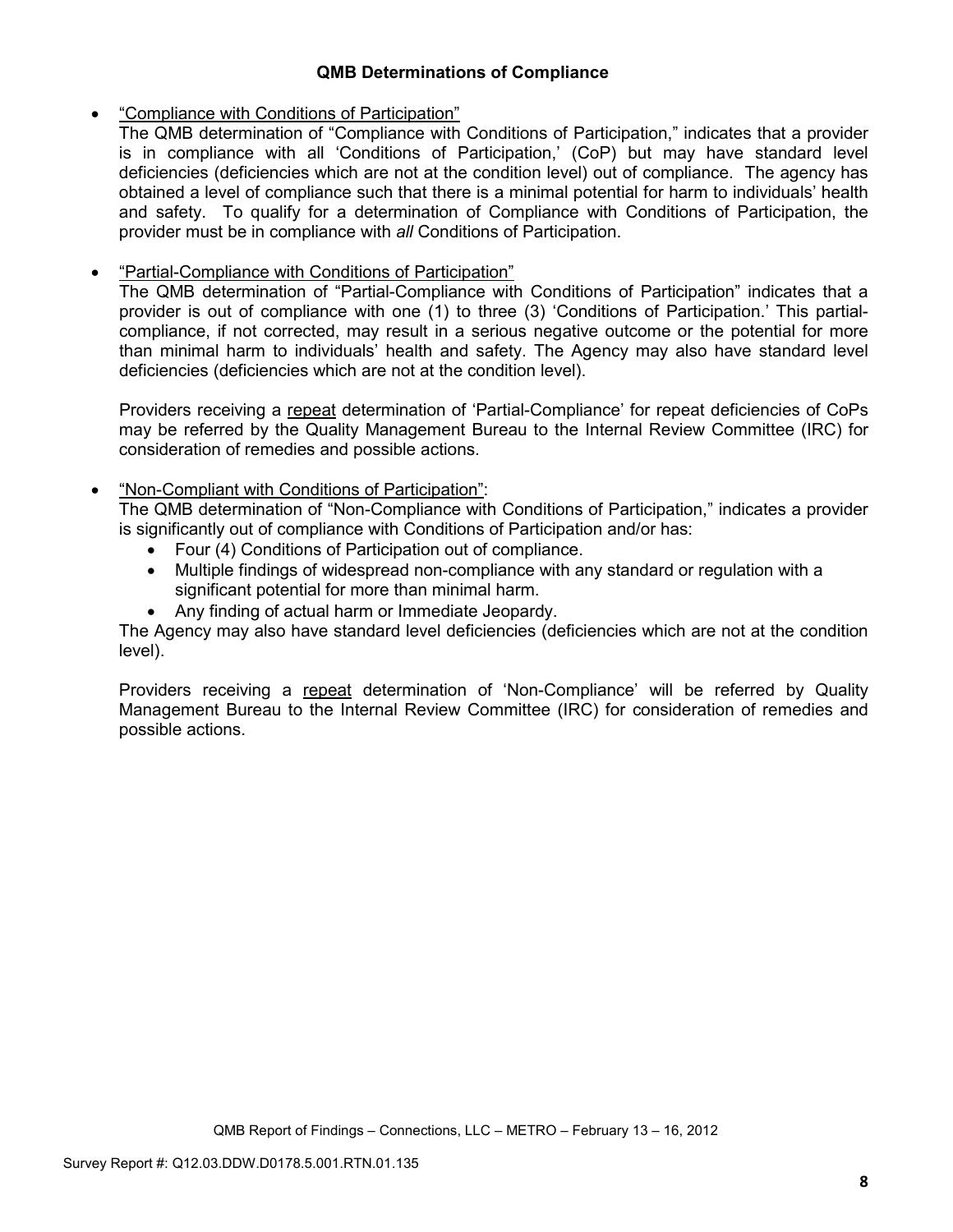## **Guidelines for the Provider Informal Reconsideration of Finding (IRF) Process**

# **Introduction:**

Throughout the QMB Survey process, surveyors are openly communicating with providers. Open communication means surveyors have clarified issues and/or requested missing information before completing the review through the use of the signed/dated "Document Request," or "administrative Needs," etc. forms. Regardless, there may still be instances where the provider disagrees with a specific finding. Providers may use the following process to informally dispute a finding.

# **Instructions:**

- 1. The Informal Reconsideration of the Finding (IRF) request must be in writing to the QMB Deputy Bureau Chief **within 10 business days** of receipt of the final Report of Findings.
- 2. The written request for an IRF *must* be completed on the QMB Request for Informal Reconsideration of Finding form available on the QMB website: http://dhi.health.state.nm.us/qmb
- 3. The written request for an IRF must specify in detail the request for reconsideration and why the finding is inaccurate.
- 4. The IRF request must include all supporting documentation or evidence.
- 5. If you have questions about the IRC process, email the IRF Chairperson, Scott Good at scott.good@state.nm.us for assistance.

# **The following limitations apply to the IRF process:**

- The request for an IRF and all supporting evidence must be received within 10 business days.
- Findings based on evidence requested during the survey and not provided may not be subject to reconsideration.
- The supporting documentation must be new evidence not previously reviewed or requested by the survey team.
- Providers must continue to complete their Plan of Correction during the IRF process
- Providers may not request an IRF to challenge the sampling methodology.
- Providers may not request an IRF based on disagreement with the nature of the standard or regulation.
- Providers may not request an IRF to challenge the team composition.
- Providers may not request an IRF to challenge the DHI/QMB determination of compliance or the length of their DDSD provider contract.

A Provider forfeits the right to an IRF if the request is not made within 10 business days of receiving the report and/or does not include all supporting documentation or evidence to show compliance with the standards and regulations.

The IRF Committee will review the request, the Provider will be notified in writing of the ruling; no face-toface meeting will be conducted.

When a Provider requests that a finding be reconsidered, it does not stop or delay the Plan of Correction process. **Providers must continue to complete the Plan of Correction, including the finding in dispute regardless of the IRF status.** If a finding is removed or modified, it will be noted and removed or modified from the Report of Findings. It should be noted that in some cases a Plan of Correction may be completed prior to the IRF process being completed. The provider will be notified in writing on the decisions of the IRF committee.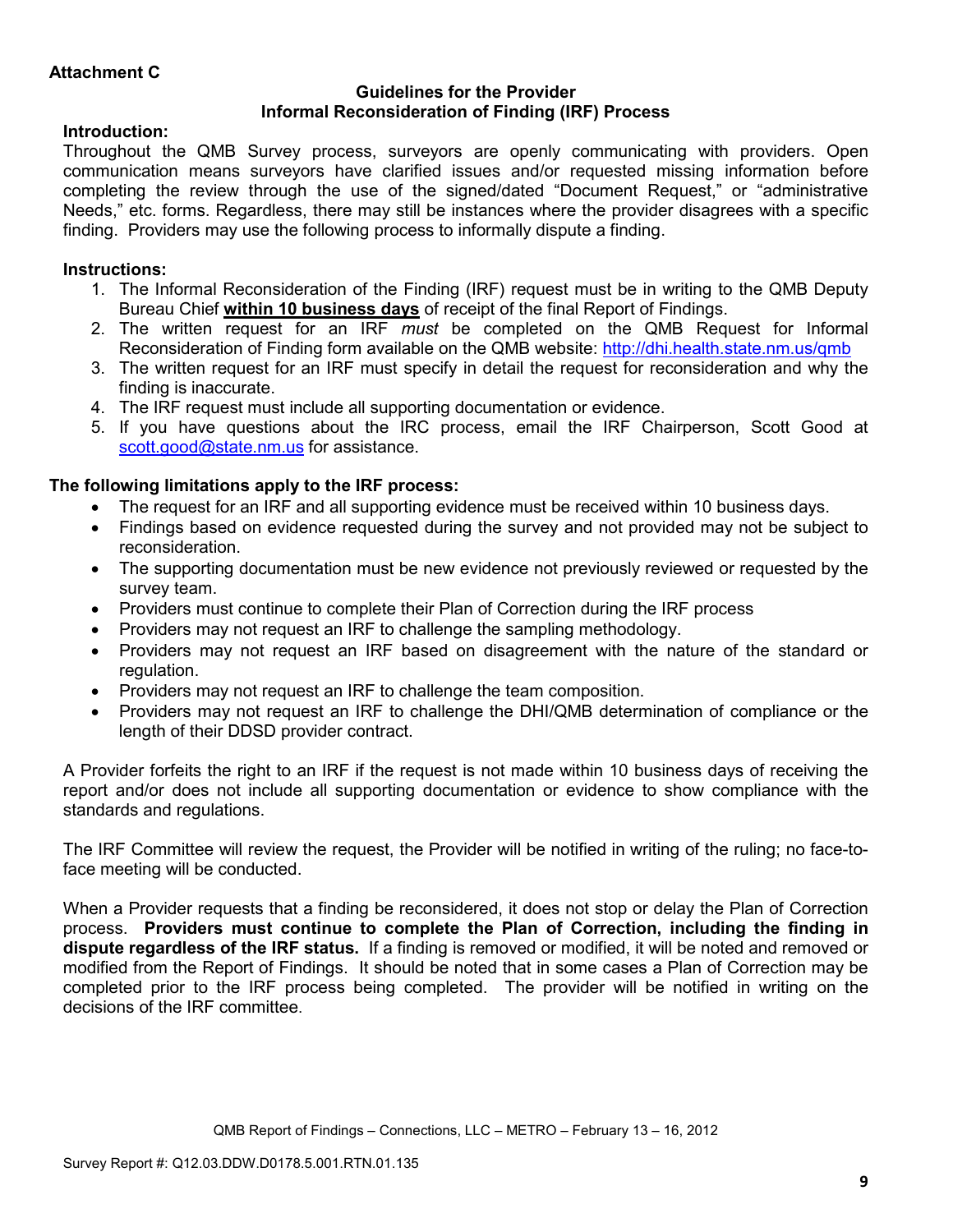| <b>Agency:</b>   | <b>Connections, LLC - Metro Region</b>                                                     |
|------------------|--------------------------------------------------------------------------------------------|
| Program:         | Developmental Disabilities Waiver                                                          |
| Service:         | Community Inclusion Supports (Adult Habilitation, Community Access & Supported Employment) |
| Monitoring Type: | <b>Routine Survey</b>                                                                      |
| Date of Survey:  | February 13 – 16, 2012                                                                     |

| <b>Standard of Care</b>                                                                                                                                                                                                                                                                                                                                                                                                                                                                                                                                                                                                                                                                                                                                                                                                                                                                                                                                                                                                                                                                                                                                                                                               | <b>Deficiencies</b>                                                                                                                                                                                                                                                                                                                                                                                                                                                                                                                                                                                                                                                                                                                                  | <b>Agency Plan of Correction, On-going</b><br><b>QA/QI &amp; Responsible Party</b>                                                                                           | <b>Date</b><br><b>Due</b> |
|-----------------------------------------------------------------------------------------------------------------------------------------------------------------------------------------------------------------------------------------------------------------------------------------------------------------------------------------------------------------------------------------------------------------------------------------------------------------------------------------------------------------------------------------------------------------------------------------------------------------------------------------------------------------------------------------------------------------------------------------------------------------------------------------------------------------------------------------------------------------------------------------------------------------------------------------------------------------------------------------------------------------------------------------------------------------------------------------------------------------------------------------------------------------------------------------------------------------------|------------------------------------------------------------------------------------------------------------------------------------------------------------------------------------------------------------------------------------------------------------------------------------------------------------------------------------------------------------------------------------------------------------------------------------------------------------------------------------------------------------------------------------------------------------------------------------------------------------------------------------------------------------------------------------------------------------------------------------------------------|------------------------------------------------------------------------------------------------------------------------------------------------------------------------------|---------------------------|
|                                                                                                                                                                                                                                                                                                                                                                                                                                                                                                                                                                                                                                                                                                                                                                                                                                                                                                                                                                                                                                                                                                                                                                                                                       | CMS Assurance - Service Plans: ISP Implementation - Services are delivered in accordance with the service plan, including type,                                                                                                                                                                                                                                                                                                                                                                                                                                                                                                                                                                                                                      |                                                                                                                                                                              |                           |
| scope, amount, duration and frequency specified in the service plan.                                                                                                                                                                                                                                                                                                                                                                                                                                                                                                                                                                                                                                                                                                                                                                                                                                                                                                                                                                                                                                                                                                                                                  |                                                                                                                                                                                                                                                                                                                                                                                                                                                                                                                                                                                                                                                                                                                                                      |                                                                                                                                                                              |                           |
| Tag #1A08 Agency Case File                                                                                                                                                                                                                                                                                                                                                                                                                                                                                                                                                                                                                                                                                                                                                                                                                                                                                                                                                                                                                                                                                                                                                                                            | <b>Standard Level Deficiency</b>                                                                                                                                                                                                                                                                                                                                                                                                                                                                                                                                                                                                                                                                                                                     |                                                                                                                                                                              |                           |
| Developmental Disabilities (DD) Waiver Service<br>Standards effective 4/1/2007<br><b>CHAPTER 1 II. PROVIDER AGENCY</b><br><b>REQUIREMENTS:</b> The objective of these<br>standards is to establish Provider Agency policy,<br>procedure and reporting requirements for DD<br>Medicaid Waiver program. These requirements<br>apply to all such Provider Agency staff, whether<br>directly employed or subcontracting with the<br>Provider Agency. Additional Provider Agency<br>requirements and personnel qualifications may<br>be applicable for specific service standards.<br>D. Provider Agency Case File for the<br><b>Individual:</b> All Provider Agencies shall maintain<br>at the administrative office a confidential case<br>file for each individual. Case records belong to<br>the individual receiving services and copies shall<br>be provided to the receiving agency whenever<br>an individual changes providers. The record<br>must also be made available for review when<br>requested by DOH, HSD or federal government<br>representatives for oversight purposes. The<br>individual's case file shall include the following<br>requirements:<br>(1) Emergency contact information, including the | Based on record review, the Agency failed to<br>maintain at the administrative office a confidential<br>case file for 4 of 9 individuals.<br>Review of the Agency individual case files found<br>the following items were not found, incomplete,<br>and/or not current:<br>• Current Emergency & Personal Identification<br>Information<br><sup>o</sup> Did not contain Pharmacy Information (#9)<br>• Speech Therapy Plan (#9)<br>• Occupational Therapy Plan (#9)<br>• Annual Physical $(#5 & 7)$<br>• Dental Exam<br>Individual #5 - As indicated by the DDSD file<br>$\circ$<br>matrix Dental Exams are to be conducted<br>annually. No evidence of exam was found.<br>• Vision Exam<br>$\circ$<br>Individual #2 - As indicated by the DDSD file | Provider:<br>State your Plan of Correction for the findings in<br>this Tag above this line.<br>Enter your Quality Assurance/Quality<br>Improvement processes below the line. |                           |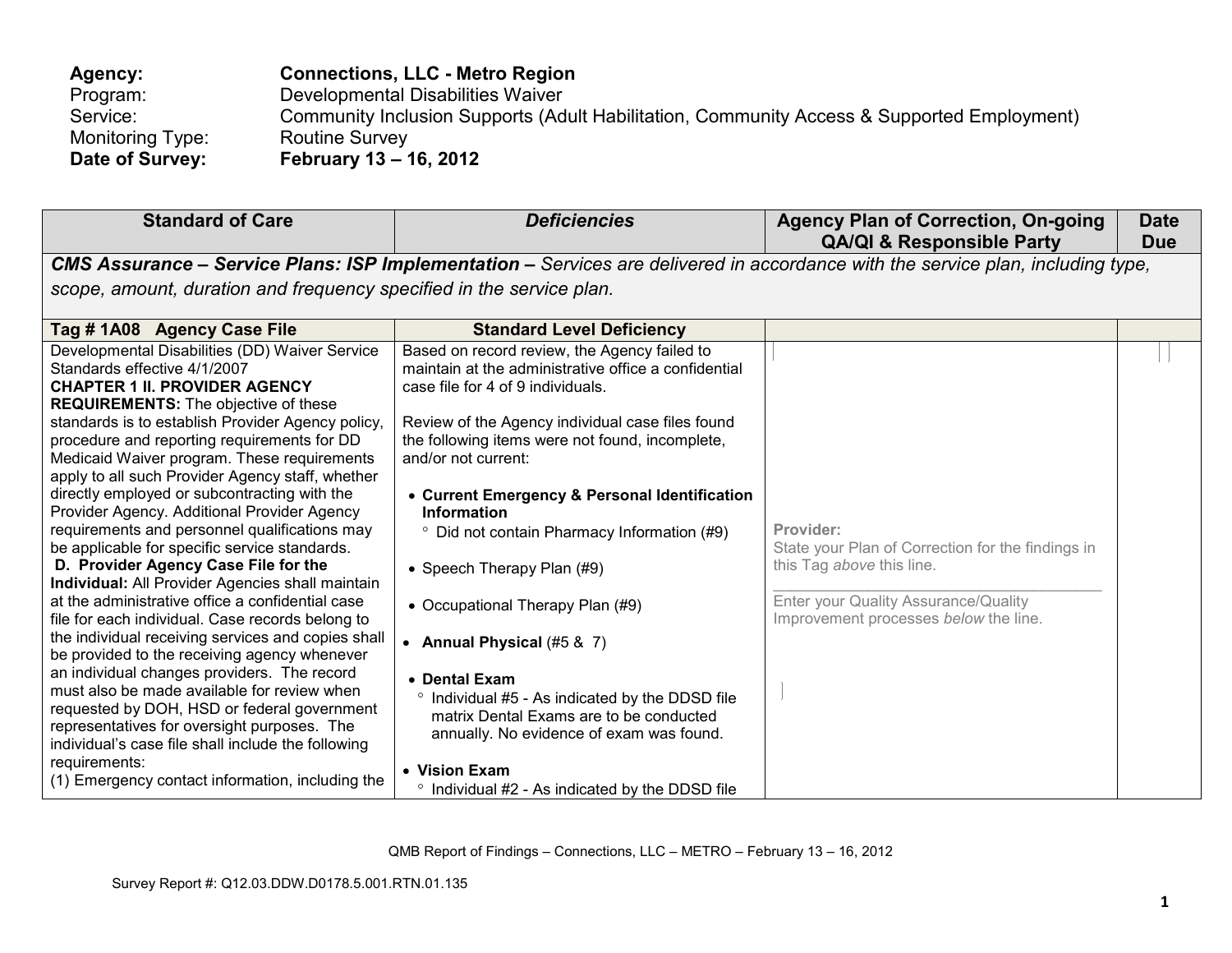| individual's address, telephone number,                        | matrix Vision Exams are to be conducted         |  |
|----------------------------------------------------------------|-------------------------------------------------|--|
| names and telephone numbers of relatives,                      | every other year. No evidence of exam was       |  |
| or guardian or conservator, physician's                        | found.                                          |  |
| name(s) and telephone number(s), pharmacy                      |                                                 |  |
| name, address and telephone number, and                        | ° Individual #5 - As indicated by the DDSD file |  |
| health plan if appropriate;                                    | matrix Vision Exams are to be conducted         |  |
| (2) The individual's complete and current ISP,                 | every other year. No evidence of exam was       |  |
| with all supplemental plans specific to the                    | found.                                          |  |
| individual, and the most current completed                     |                                                 |  |
| Health Assessment Tool (HAT);                                  | ° Individual #9 - As indicated by the DDSD file |  |
| (3) Progress notes and other service delivery                  | matrix Vision Exams are to be conducted         |  |
| documentation;                                                 | every other year. No evidence of exam was       |  |
| (4) Crisis Prevention/Intervention Plans, if there             | found.                                          |  |
| are any for the individual;                                    |                                                 |  |
| (5) A medical history, which shall include at least            |                                                 |  |
| demographic data, current and past medical                     |                                                 |  |
| diagnoses including the cause (if known) of                    |                                                 |  |
| the developmental disability, psychiatric                      |                                                 |  |
| diagnoses, allergies (food, environmental,                     |                                                 |  |
| medications), immunizations, and most<br>recent physical exam; |                                                 |  |
| (6) When applicable, transition plans completed                |                                                 |  |
| for individuals at the time of discharge from                  |                                                 |  |
| Fort Stanton Hospital or Los Lunas Hospital                    |                                                 |  |
| and Training School; and                                       |                                                 |  |
| (7) Case records belong to the individual                      |                                                 |  |
| receiving services and copies shall be                         |                                                 |  |
| provided to the individual upon request.                       |                                                 |  |
| (8) The receiving Provider Agency shall be                     |                                                 |  |
| provided at a minimum the following records                    |                                                 |  |
| whenever an individual changes provider                        |                                                 |  |
| agencies:                                                      |                                                 |  |
| (a) Complete file for the past 12 months;                      |                                                 |  |
| (b) ISP and quarterly reports from the current                 |                                                 |  |
| and prior ISP year;                                            |                                                 |  |
| (c) Intake information from original admission                 |                                                 |  |
| to services; and                                               |                                                 |  |
| (d) When applicable, the Individual                            |                                                 |  |
| Transition Plan at the time of discharge                       |                                                 |  |
| from Los Lunas Hospital and Training                           |                                                 |  |
| School or Ft. Stanton Hospital.                                |                                                 |  |
|                                                                |                                                 |  |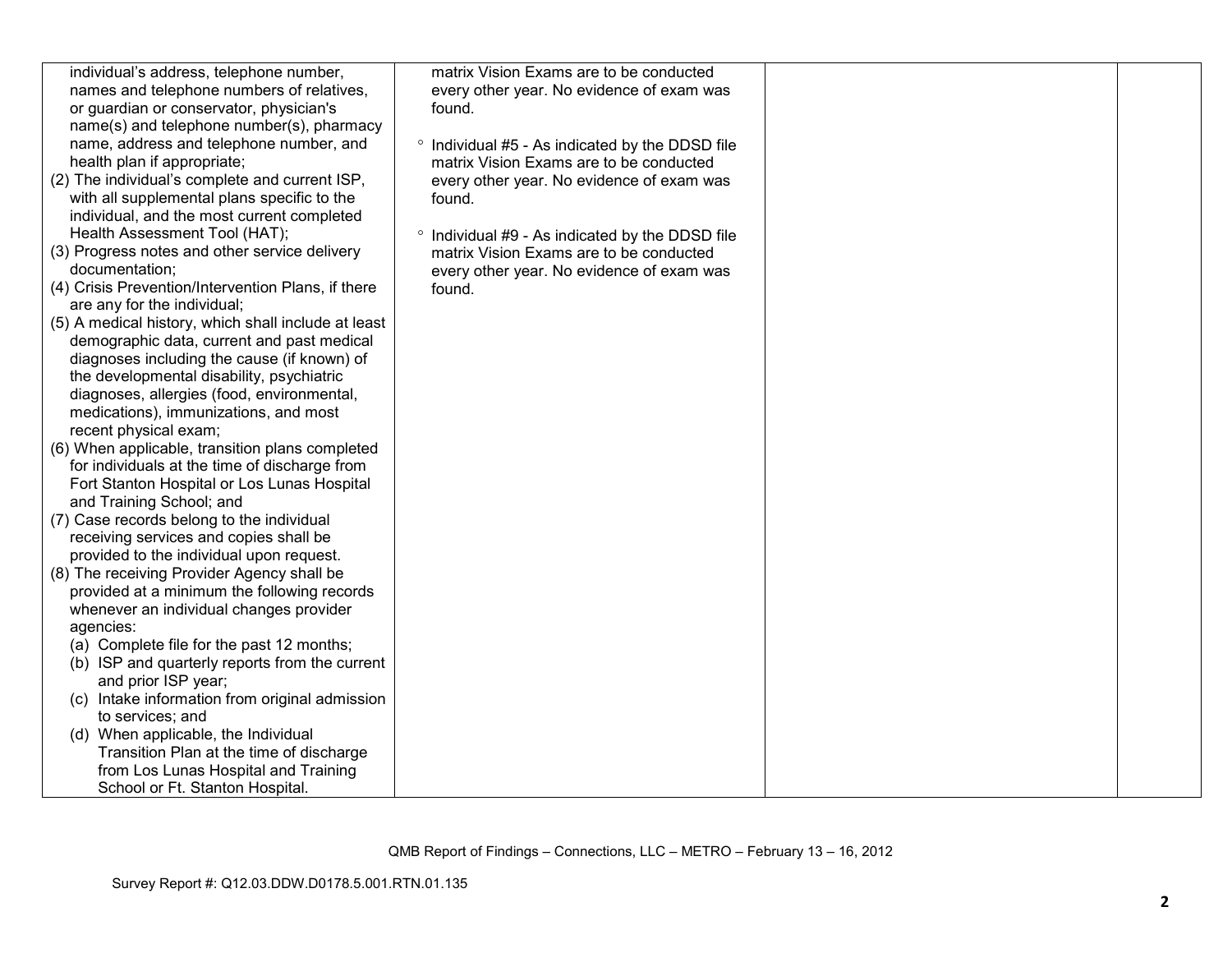| NMAC 8.302.1.17 RECORD KEEPING AND<br><b>DOCUMENTATION REQUIREMENTS: A</b><br>provider must maintain all the records necessary<br>to fully disclose the nature, quality, amount and<br>medical necessity of services furnished to an<br>eligible recipient who is currently receiving or<br>who has received services in the past. |  |  |
|------------------------------------------------------------------------------------------------------------------------------------------------------------------------------------------------------------------------------------------------------------------------------------------------------------------------------------|--|--|
| B. Documentation of test results: Results of<br>tests and services must be documented, which<br>includes results of laboratory and radiology<br>procedures or progress following therapy or<br>treatment.                                                                                                                          |  |  |
|                                                                                                                                                                                                                                                                                                                                    |  |  |
|                                                                                                                                                                                                                                                                                                                                    |  |  |
|                                                                                                                                                                                                                                                                                                                                    |  |  |
|                                                                                                                                                                                                                                                                                                                                    |  |  |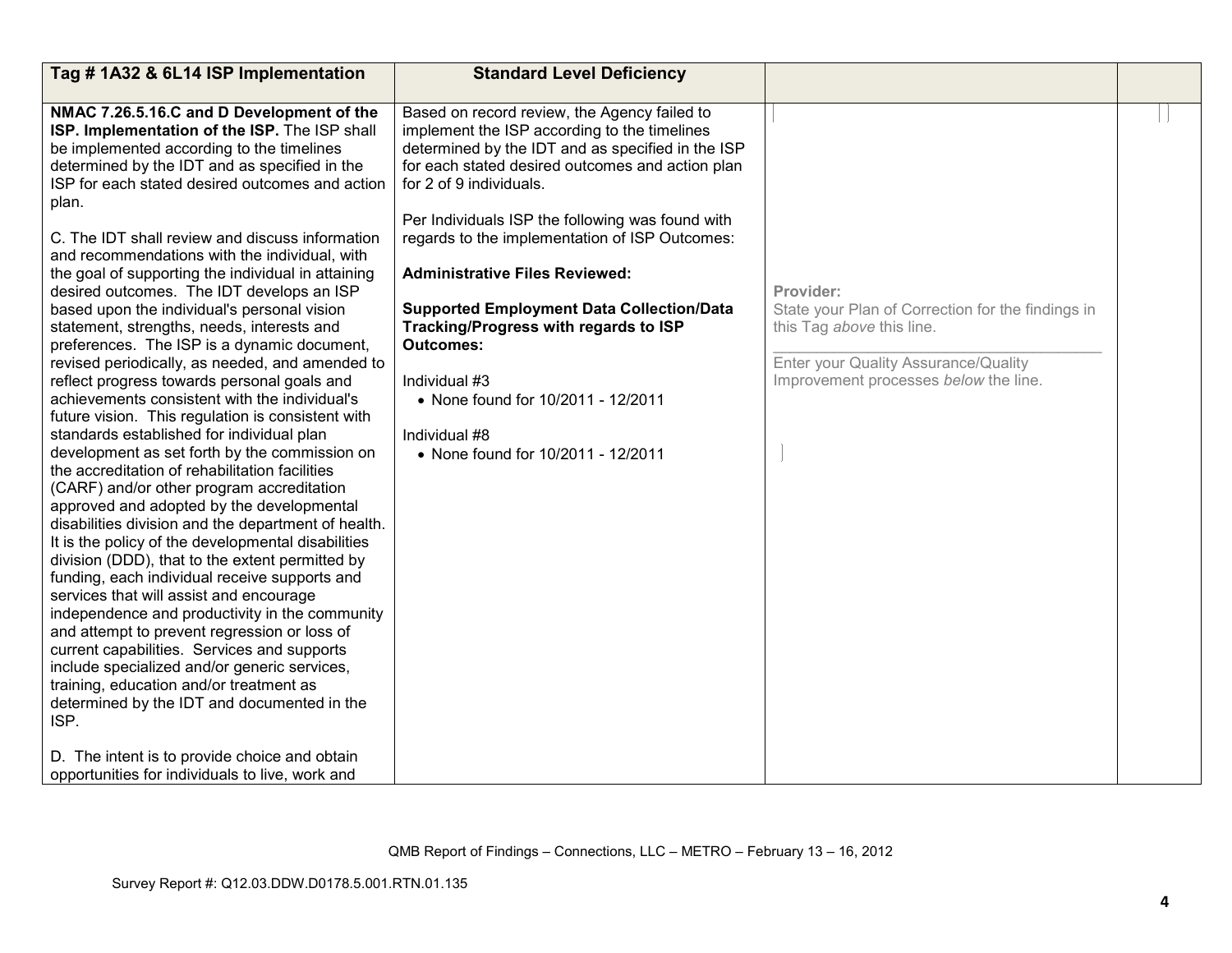| play with full participation in their communities.<br>The following principles provide direction and                 |  |  |
|----------------------------------------------------------------------------------------------------------------------|--|--|
| purpose in planning for individuals with<br>developmental disabilities.<br>[05/03/94; 01/15/97; Recompiled 10/31/01] |  |  |
|                                                                                                                      |  |  |
|                                                                                                                      |  |  |
|                                                                                                                      |  |  |
|                                                                                                                      |  |  |
|                                                                                                                      |  |  |
|                                                                                                                      |  |  |
|                                                                                                                      |  |  |
|                                                                                                                      |  |  |
|                                                                                                                      |  |  |
|                                                                                                                      |  |  |
|                                                                                                                      |  |  |
|                                                                                                                      |  |  |
|                                                                                                                      |  |  |
|                                                                                                                      |  |  |
|                                                                                                                      |  |  |
|                                                                                                                      |  |  |
|                                                                                                                      |  |  |
|                                                                                                                      |  |  |
|                                                                                                                      |  |  |
|                                                                                                                      |  |  |
|                                                                                                                      |  |  |
|                                                                                                                      |  |  |
|                                                                                                                      |  |  |
|                                                                                                                      |  |  |
|                                                                                                                      |  |  |
|                                                                                                                      |  |  |
|                                                                                                                      |  |  |
|                                                                                                                      |  |  |
|                                                                                                                      |  |  |
|                                                                                                                      |  |  |
|                                                                                                                      |  |  |
|                                                                                                                      |  |  |
|                                                                                                                      |  |  |
|                                                                                                                      |  |  |
|                                                                                                                      |  |  |
|                                                                                                                      |  |  |
|                                                                                                                      |  |  |
|                                                                                                                      |  |  |
|                                                                                                                      |  |  |
|                                                                                                                      |  |  |
|                                                                                                                      |  |  |
|                                                                                                                      |  |  |
|                                                                                                                      |  |  |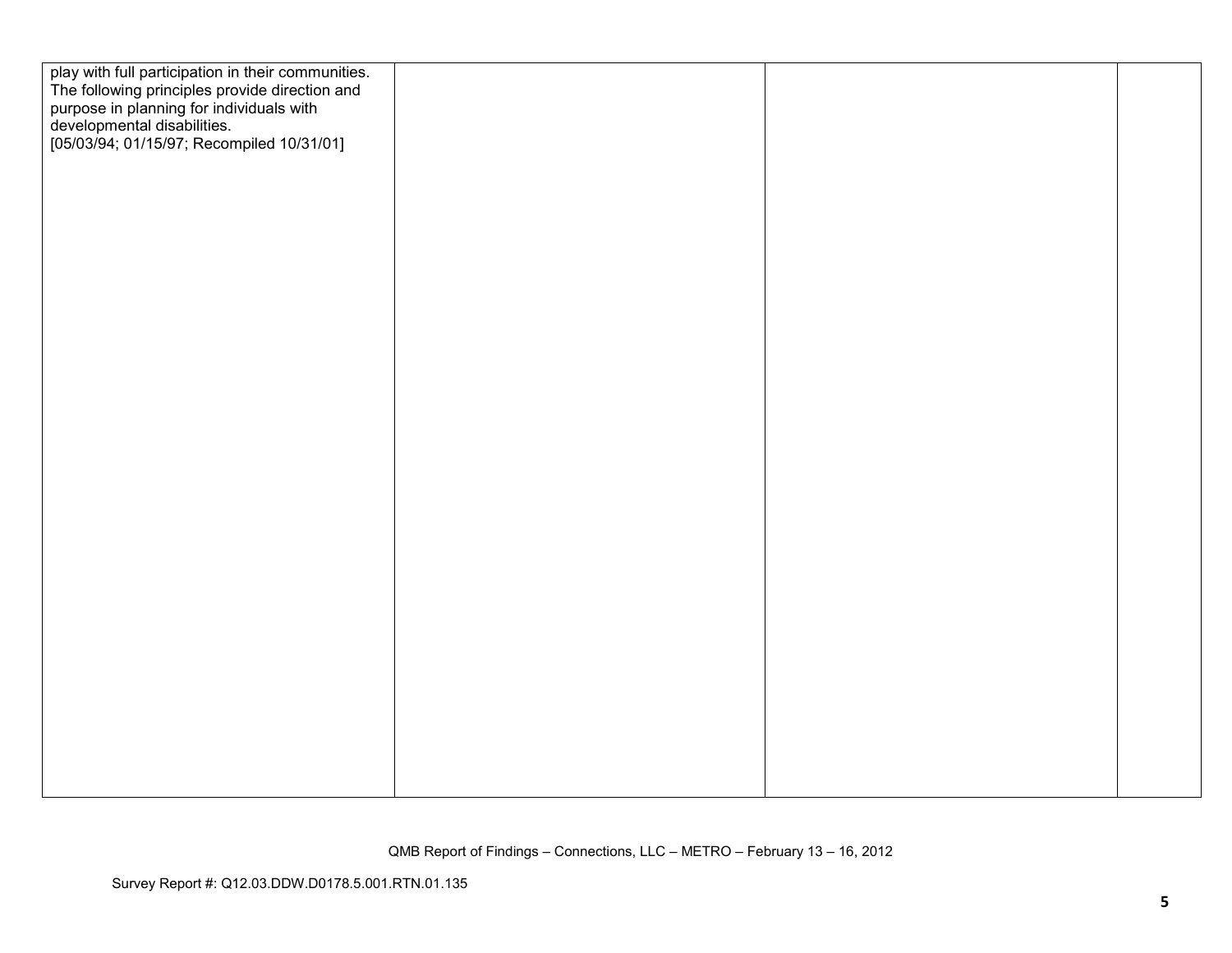| <b>Standard of Care</b>                                                                    | <b>Deficiencies</b>                                                                                                                       | <b>Agency Plan of Correction, On-going</b>        | <b>Date</b> |
|--------------------------------------------------------------------------------------------|-------------------------------------------------------------------------------------------------------------------------------------------|---------------------------------------------------|-------------|
|                                                                                            |                                                                                                                                           | <b>QA/QI &amp; Responsible Party</b>              | <b>Due</b>  |
|                                                                                            | CMS Assurance – Qualified Providers – The State monitors non-licensed/non-certified providers to assure adherence to waiver               |                                                   |             |
|                                                                                            | requirements. The State implements its policies and procedures for verifying that provider training is conducted in accordance with State |                                                   |             |
| requirements and the approved waiver.                                                      |                                                                                                                                           |                                                   |             |
| Tag #1A20 Direct Support Personnel                                                         | <b>Standard Level Deficiency</b>                                                                                                          |                                                   |             |
| <b>Training</b>                                                                            |                                                                                                                                           |                                                   |             |
| Developmental Disabilities (DD) Waiver Service                                             | Based on record review, the Agency failed to                                                                                              |                                                   |             |
| Standards effective 4/1/2007                                                               | ensure that Orientation and Training requirements                                                                                         |                                                   |             |
| <b>CHAPTER 1 IV. GENERAL REQUIREMENTS</b><br>FOR PROVIDER AGENCY SERVICE                   | were met for 2 of 16 Direct Support Personnel.                                                                                            |                                                   |             |
| PERSONNEL: The objective of this section is to                                             | Review of Direct Support Personnel training                                                                                               |                                                   |             |
| establish personnel standards for DD Medicaid                                              | records found no evidence of the following required                                                                                       |                                                   |             |
| Waiver Provider Agencies for the following                                                 | DOH/DDSD trainings and certification being                                                                                                |                                                   |             |
| services: Community Living Supports,                                                       | completed:                                                                                                                                |                                                   |             |
| Community Inclusion Services, Respite,                                                     |                                                                                                                                           |                                                   |             |
| Substitute Care and Personal Support                                                       | • Assisting With Medication Delivery (DSP #53)                                                                                            |                                                   |             |
| Companion Services. These standards apply to                                               |                                                                                                                                           | Provider:                                         |             |
| all personnel who provide services, whether                                                | • Positive Behavior Supports Strategies                                                                                                   | State your Plan of Correction for the findings in |             |
| directly employed or subcontracting with the                                               | (DSP #47)                                                                                                                                 | this Tag above this line.                         |             |
| Provider Agency. Additional personnel                                                      |                                                                                                                                           |                                                   |             |
| requirements and qualifications may be                                                     |                                                                                                                                           | Enter your Quality Assurance/Quality              |             |
| applicable for specific service standards.                                                 |                                                                                                                                           | Improvement processes below the line.             |             |
| C. Orientation and Training Requirements:                                                  |                                                                                                                                           |                                                   |             |
| Orientation and training for direct support staff                                          |                                                                                                                                           |                                                   |             |
| and his or her supervisors shall comply with the<br>DDSD/DOH Policy Governing the Training |                                                                                                                                           |                                                   |             |
| Requirements for Direct Support Staff and                                                  |                                                                                                                                           |                                                   |             |
| <b>Internal Service Coordinators Serving</b>                                               |                                                                                                                                           |                                                   |             |
| Individuals with Developmental Disabilities to                                             |                                                                                                                                           |                                                   |             |
| include the following:                                                                     |                                                                                                                                           |                                                   |             |
| Each new employee shall receive<br>(1)                                                     |                                                                                                                                           |                                                   |             |
| appropriate orientation, including but not                                                 |                                                                                                                                           |                                                   |             |
| limited to, all policies relating to fire                                                  |                                                                                                                                           |                                                   |             |
| prevention, accident prevention, incident                                                  |                                                                                                                                           |                                                   |             |
| management and reporting, and                                                              |                                                                                                                                           |                                                   |             |
| emergency procedures; and                                                                  |                                                                                                                                           |                                                   |             |
| Individual-specific training for each<br>(2)                                               |                                                                                                                                           |                                                   |             |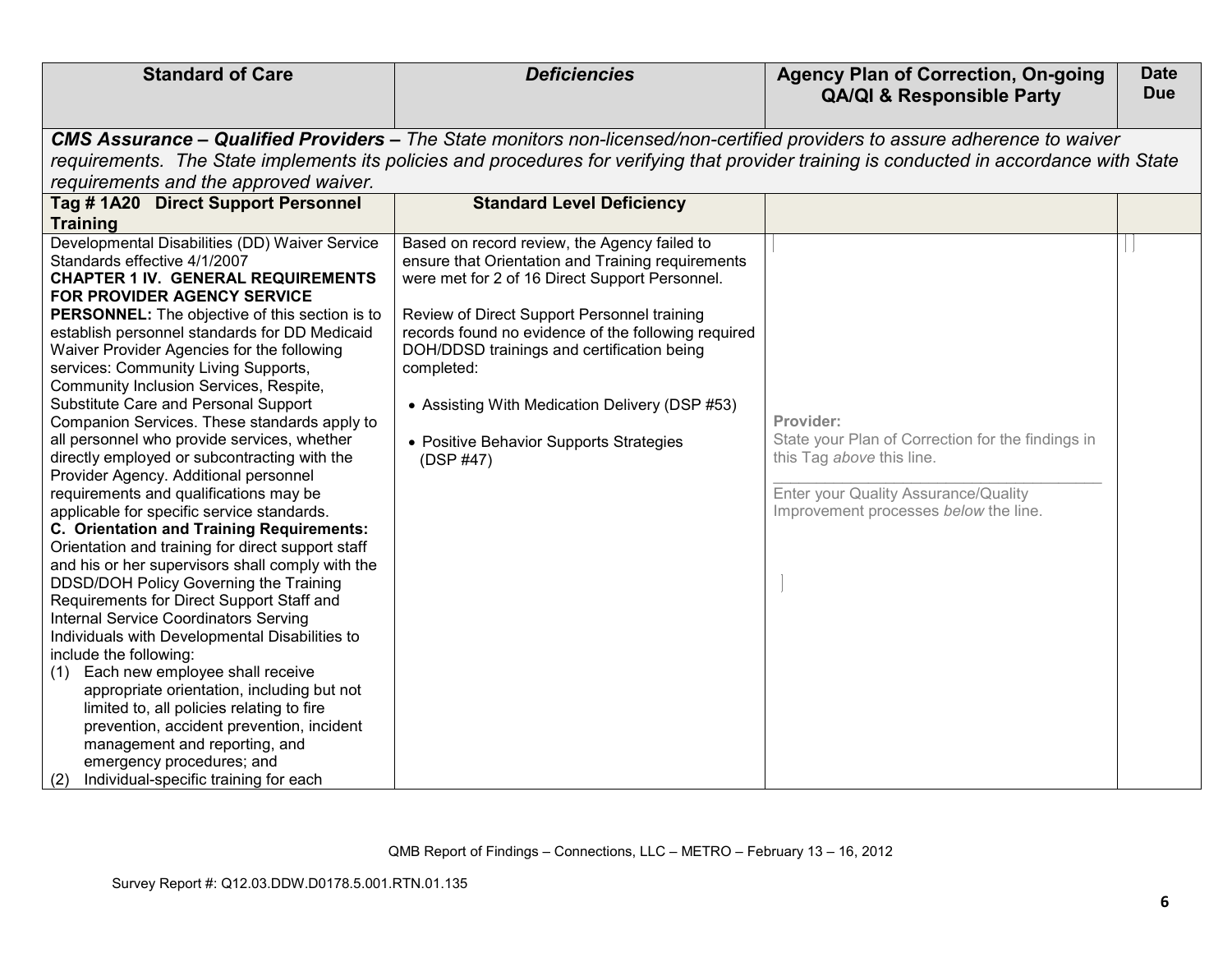| individual under his or her direct care, as         |  |  |
|-----------------------------------------------------|--|--|
| described in the individual service plan,           |  |  |
| prior to working alone with the individual.         |  |  |
|                                                     |  |  |
| Department of Health (DOH) Developmental            |  |  |
| <b>Disabilities Supports Division (DDSD) Policy</b> |  |  |
| - Policy Title: Training Requirements for           |  |  |
| Direct Service Agency Staff Policy - Eff.           |  |  |
| March 1, 2007 - II. POLICY STATEMENTS:              |  |  |
| A. Individuals shall receive services from          |  |  |
| competent and qualified staff.                      |  |  |
| B. Staff shall complete individual-specific         |  |  |
| (formerly known as "Addendum B") training           |  |  |
| requirements in accordance with the                 |  |  |
| specifications described in the individual service  |  |  |
| plan (ISP) of each individual served.               |  |  |
| C. Staff shall complete training on DOH-            |  |  |
| approved incident reporting procedures in           |  |  |
| accordance with 7 NMAC 1.13.                        |  |  |
| D. Staff providing direct services shall complete   |  |  |
| training in universal precautions on an annual      |  |  |
| basis. The training materials shall meet            |  |  |
| Occupational Safety and Health Administration       |  |  |
| (OSHA) requirements.                                |  |  |
| E. Staff providing direct services shall maintain   |  |  |
| certification in first aid and CPR. The training    |  |  |
| materials shall meet OSHA                           |  |  |
| requirements/guidelines.                            |  |  |
| F. Staff who may be exposed to hazardous            |  |  |
| chemicals shall complete relevant training in       |  |  |
| accordance with OSHA requirements.                  |  |  |
| G. Staff shall be certified in a DDSD-approved      |  |  |
| behavioral intervention system (e.g., Mandt,        |  |  |
| CPI) before using physical restraint techniques.    |  |  |
| Staff members providing direct services shall       |  |  |
| maintain certification in a DDSD-approved           |  |  |
| behavioral intervention system if an individual     |  |  |
| they support has a behavioral crisis plan that      |  |  |
| includes the use of physical restraint techniques.  |  |  |
| H. Staff shall complete and maintain certification  |  |  |
| in a DDSD-approved medication course in             |  |  |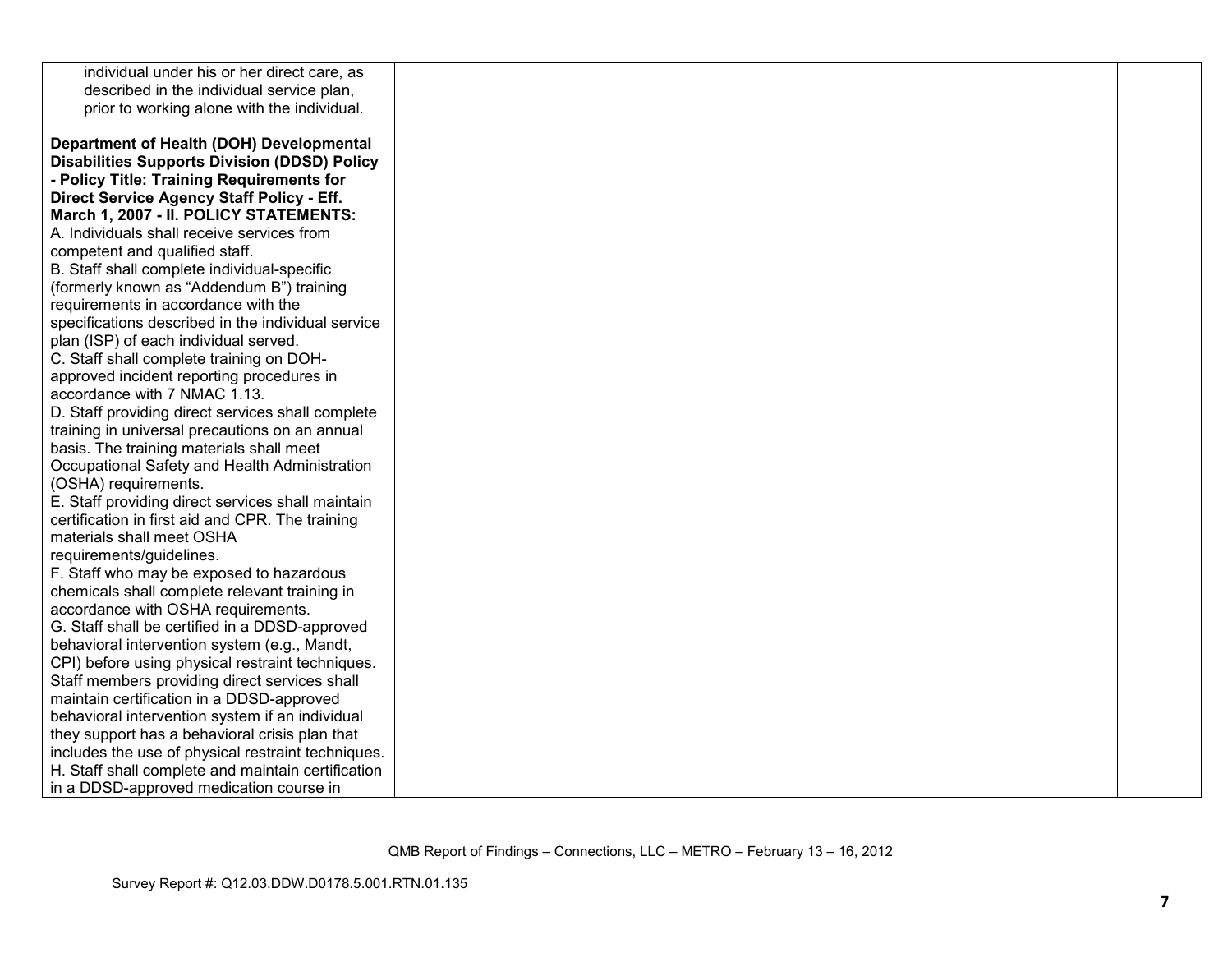| accordance with the DDSD Medication Delivery                                                                                                                                                               |  |
|------------------------------------------------------------------------------------------------------------------------------------------------------------------------------------------------------------|--|
|                                                                                                                                                                                                            |  |
| Policy M-001.<br>1. Staff providing direct services shall complete<br>safety training within the first thirty (30) days of<br>employment and before working alone with an<br>individual receiving service. |  |
|                                                                                                                                                                                                            |  |
|                                                                                                                                                                                                            |  |
|                                                                                                                                                                                                            |  |
|                                                                                                                                                                                                            |  |
|                                                                                                                                                                                                            |  |
|                                                                                                                                                                                                            |  |
|                                                                                                                                                                                                            |  |
|                                                                                                                                                                                                            |  |
|                                                                                                                                                                                                            |  |
|                                                                                                                                                                                                            |  |
|                                                                                                                                                                                                            |  |
|                                                                                                                                                                                                            |  |
|                                                                                                                                                                                                            |  |
|                                                                                                                                                                                                            |  |
|                                                                                                                                                                                                            |  |
|                                                                                                                                                                                                            |  |
|                                                                                                                                                                                                            |  |
|                                                                                                                                                                                                            |  |
|                                                                                                                                                                                                            |  |
|                                                                                                                                                                                                            |  |
|                                                                                                                                                                                                            |  |
|                                                                                                                                                                                                            |  |
|                                                                                                                                                                                                            |  |
|                                                                                                                                                                                                            |  |
|                                                                                                                                                                                                            |  |
|                                                                                                                                                                                                            |  |
|                                                                                                                                                                                                            |  |
|                                                                                                                                                                                                            |  |
|                                                                                                                                                                                                            |  |
|                                                                                                                                                                                                            |  |
|                                                                                                                                                                                                            |  |
|                                                                                                                                                                                                            |  |
|                                                                                                                                                                                                            |  |
|                                                                                                                                                                                                            |  |
|                                                                                                                                                                                                            |  |
|                                                                                                                                                                                                            |  |
|                                                                                                                                                                                                            |  |
|                                                                                                                                                                                                            |  |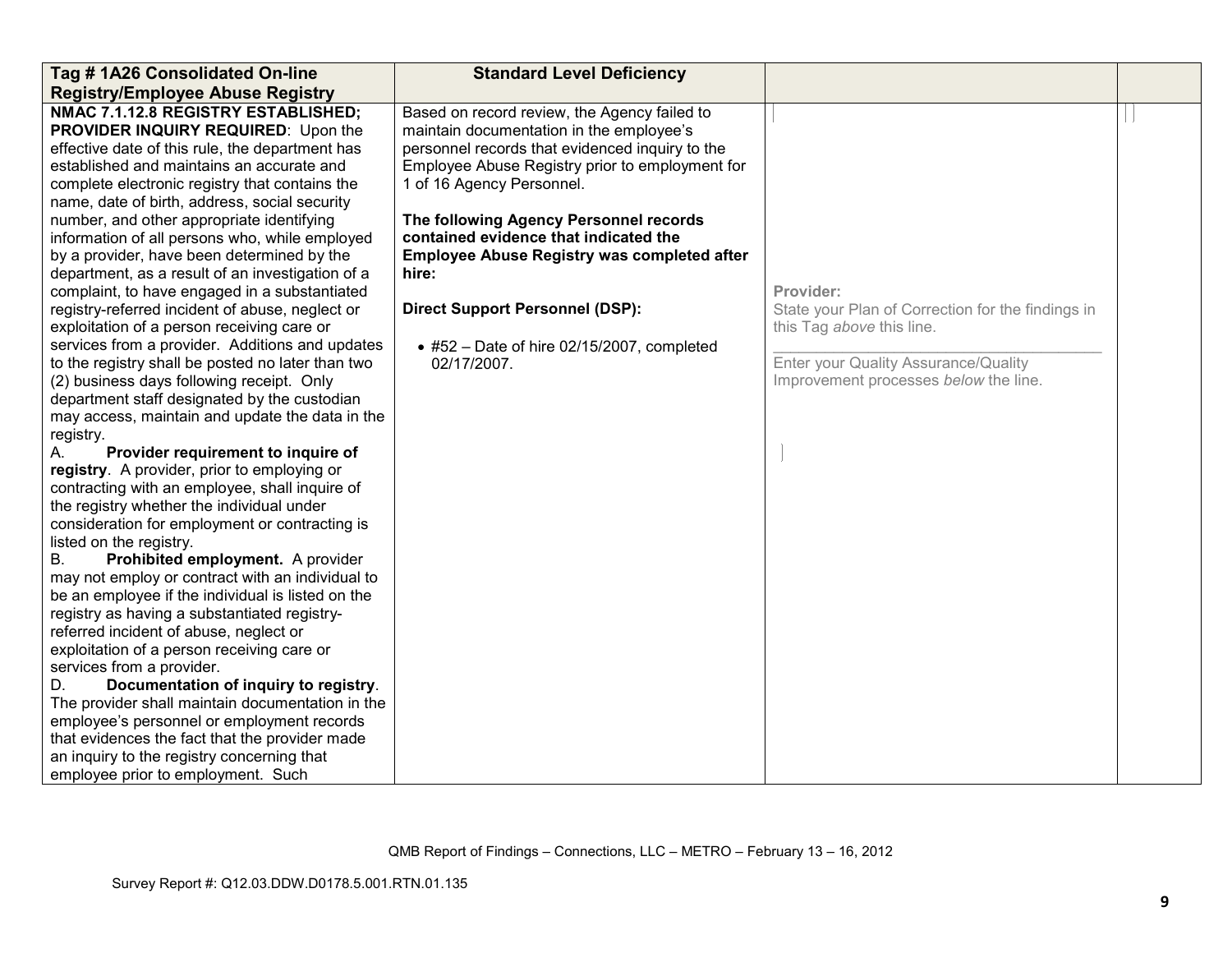| documentation must include evidence, based on      |  |  |
|----------------------------------------------------|--|--|
| the response to such inquiry received from the     |  |  |
| custodian by the provider, that the employee       |  |  |
| was not listed on the registry as having a         |  |  |
| substantiated registry-referred incident of abuse, |  |  |
| neglect or exploitation.                           |  |  |
| Documentation for other staff. With<br>Е.          |  |  |
| respect to all employed or contracted individuals  |  |  |
| providing direct care who are licensed health      |  |  |
| care professionals or certified nurse aides, the   |  |  |
| provider shall maintain documentation reflecting   |  |  |
| the individual's current licensure as a health     |  |  |
| care professional or current certification as a    |  |  |
| nurse aide.                                        |  |  |
| F.<br><b>Consequences of noncompliance.</b>        |  |  |
| The department or other governmental agency        |  |  |
| having regulatory enforcement authority over a     |  |  |
| provider may sanction a provider in accordance     |  |  |
| with applicable law if the provider fails to make  |  |  |
| an appropriate and timely inquiry of the registry, |  |  |
| or fails to maintain evidence of such inquiry, in  |  |  |
| connection with the hiring or contracting of an    |  |  |
| employee; or for employing or contracting any      |  |  |
| person to work as an employee who is listed on     |  |  |
| the registry. Such sanctions may include a         |  |  |
| directed plan of correction, civil monetary        |  |  |
| penalty not to exceed five thousand dollars        |  |  |
| (\$5000) per instance, or termination or non-      |  |  |
| renewal of any contract with the department or     |  |  |
| other governmental agency.                         |  |  |
|                                                    |  |  |
| Developmental Disabilities (DD) Waiver Service     |  |  |
| Standards effective 4/1/2007                       |  |  |
| <b>Chapter 1.IV. General Provider</b>              |  |  |
| Requirements. D. Criminal History                  |  |  |
| Screening: All personnel shall be screened by      |  |  |
| the Provider Agency in regard to the employee's    |  |  |
| qualifications, references, and employment         |  |  |
| history, prior to employment. All Provider         |  |  |
| Agencies shall comply with the Criminal Records    |  |  |
| Screening for Caregivers 7.1.12 NMAC and           |  |  |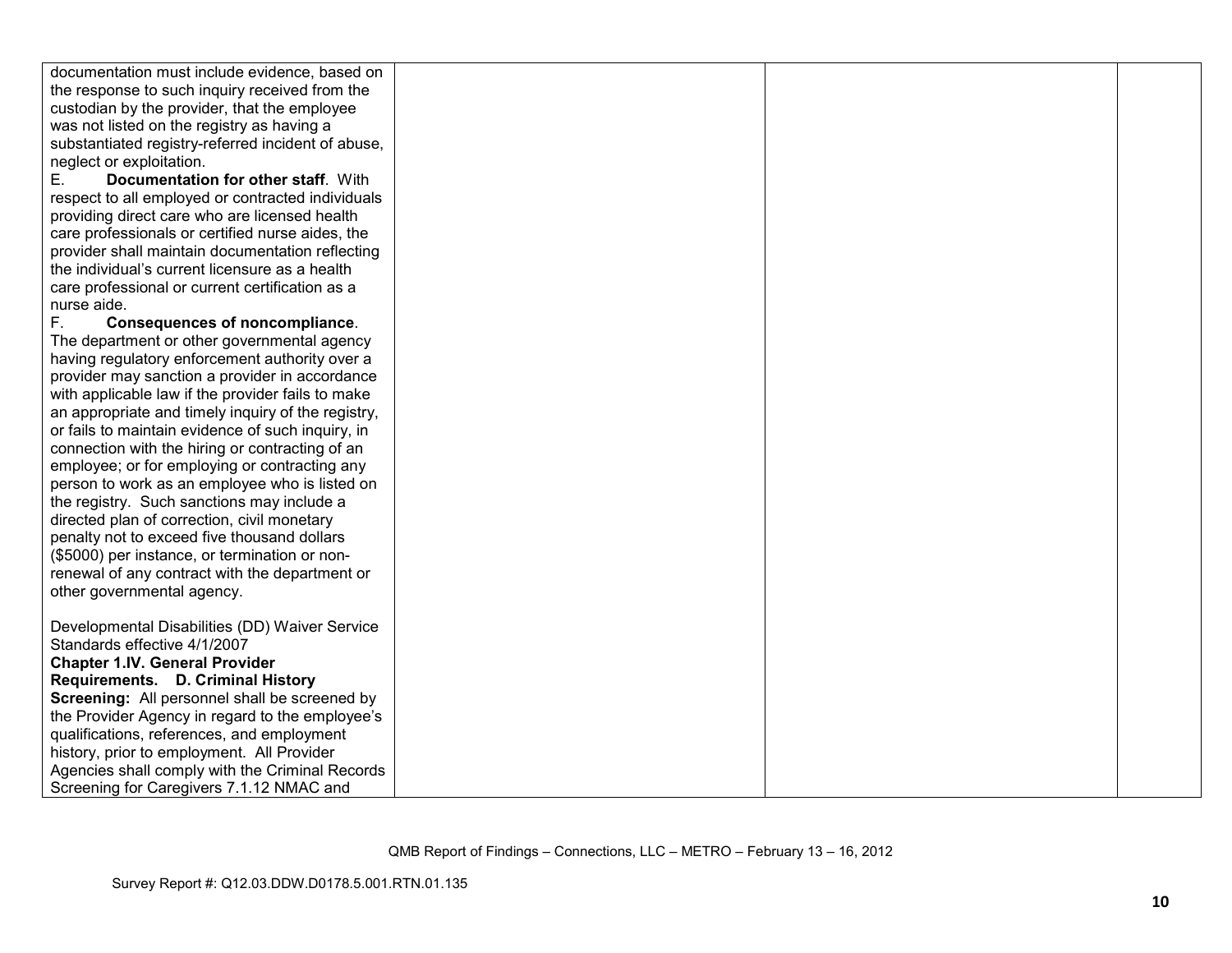| Employee Abuse Registry 7.1.12 NMAC as<br>required by the Department of Health, Division<br>of Health Improvement. |  |  |
|--------------------------------------------------------------------------------------------------------------------|--|--|
|                                                                                                                    |  |  |
|                                                                                                                    |  |  |
|                                                                                                                    |  |  |
|                                                                                                                    |  |  |
|                                                                                                                    |  |  |
|                                                                                                                    |  |  |
|                                                                                                                    |  |  |
|                                                                                                                    |  |  |
|                                                                                                                    |  |  |
|                                                                                                                    |  |  |
|                                                                                                                    |  |  |
|                                                                                                                    |  |  |
|                                                                                                                    |  |  |
|                                                                                                                    |  |  |
|                                                                                                                    |  |  |
|                                                                                                                    |  |  |
|                                                                                                                    |  |  |
|                                                                                                                    |  |  |
|                                                                                                                    |  |  |
|                                                                                                                    |  |  |
|                                                                                                                    |  |  |
|                                                                                                                    |  |  |
|                                                                                                                    |  |  |
|                                                                                                                    |  |  |
|                                                                                                                    |  |  |
|                                                                                                                    |  |  |
|                                                                                                                    |  |  |
|                                                                                                                    |  |  |
|                                                                                                                    |  |  |
|                                                                                                                    |  |  |
|                                                                                                                    |  |  |
|                                                                                                                    |  |  |
|                                                                                                                    |  |  |
|                                                                                                                    |  |  |
|                                                                                                                    |  |  |
|                                                                                                                    |  |  |
|                                                                                                                    |  |  |
|                                                                                                                    |  |  |
|                                                                                                                    |  |  |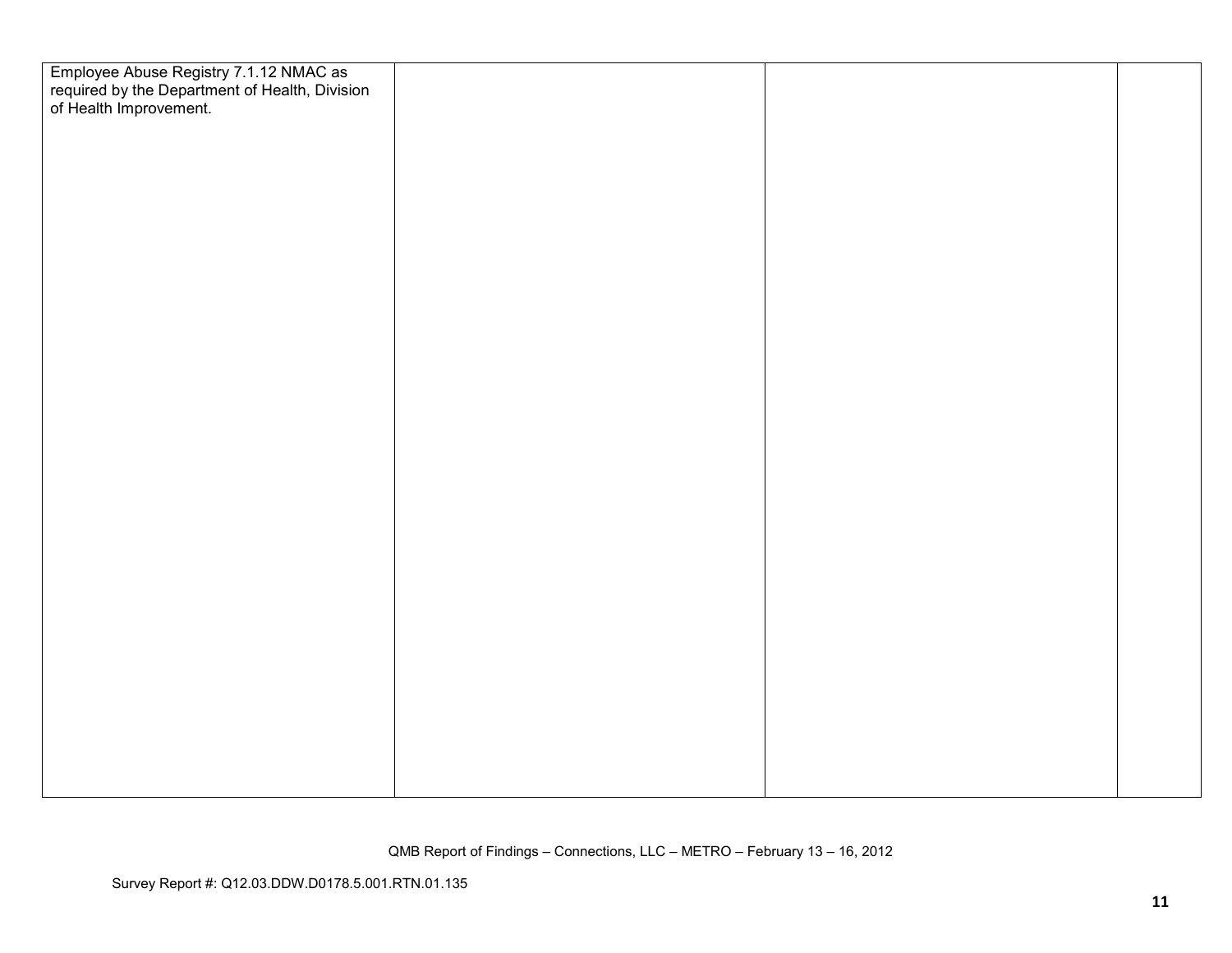| Tag # 1A28.2 Incident Mgt. System -<br><b>Parent/Guardian Training</b>                                                                                                                                                                                                                                                                                                                                                                                                                                                                                                                                                                                                                                                                                                                                                                                                                                                                                             | <b>Standard Level Deficiency</b>                                                                                                                                                                                                                                                                                                                                                                                                                                                                    |                                                                                             |  |
|--------------------------------------------------------------------------------------------------------------------------------------------------------------------------------------------------------------------------------------------------------------------------------------------------------------------------------------------------------------------------------------------------------------------------------------------------------------------------------------------------------------------------------------------------------------------------------------------------------------------------------------------------------------------------------------------------------------------------------------------------------------------------------------------------------------------------------------------------------------------------------------------------------------------------------------------------------------------|-----------------------------------------------------------------------------------------------------------------------------------------------------------------------------------------------------------------------------------------------------------------------------------------------------------------------------------------------------------------------------------------------------------------------------------------------------------------------------------------------------|---------------------------------------------------------------------------------------------|--|
| NMAC 7.1.13.10 INCIDENT MANAGEMENT<br><b>SYSTEM REQUIREMENTS:</b><br>A. General: All licensed health care facilities<br>and community based service providers shall<br>establish and maintain an incident management<br>system, which emphasizes the principles of<br>prevention and staff involvement. The licensed<br>health care facility or community based service<br>provider shall ensure that the incident<br>management system policies and procedures<br>requires all employees to be competently trained<br>to respond to, report, and document incidents in<br>a timely and accurate manner.                                                                                                                                                                                                                                                                                                                                                           | Based on record review, the Agency failed to<br>provide documentation indicating consumer, family<br>members, or legal guardians had received an<br>orientation packet including incident management<br>system policies and procedural information<br>concerning the reporting of Abuse, Neglect and<br>Misappropriation of Consumers' Property, for 1 of 9<br>individuals.<br>• Parent/Guardian Incident Management Training<br>(Abuse, Neglect & Misappropriation of<br>Consumers' Property) (#9) | Provider:<br>State your Plan of Correction for the findings in<br>this Tag above this line. |  |
| E. Consumer and Guardian Orientation<br>Packet: Consumers, family members and legal<br>guardians shall be made aware of and have<br>available immediate accessibility to the licensed<br>health care facility and community based service<br>provider incident reporting processes. The<br>licensed health care facility and community<br>based service provider shall provide consumers,<br>family members or legal guardians an<br>orientation packet to include incident<br>management systems policies and procedural<br>information concerning the reporting of abuse,<br>neglect or misappropriation. The licensed health<br>care facility and community based service<br>provider shall include a signed statement<br>indicating the date, time, and place they<br>received their orientation packet to be contained<br>in the consumer's file. The appropriate<br>consumer, family member or legal guardian shall<br>sign this at the time of orientation. |                                                                                                                                                                                                                                                                                                                                                                                                                                                                                                     | Enter your Quality Assurance/Quality<br>Improvement processes below the line.               |  |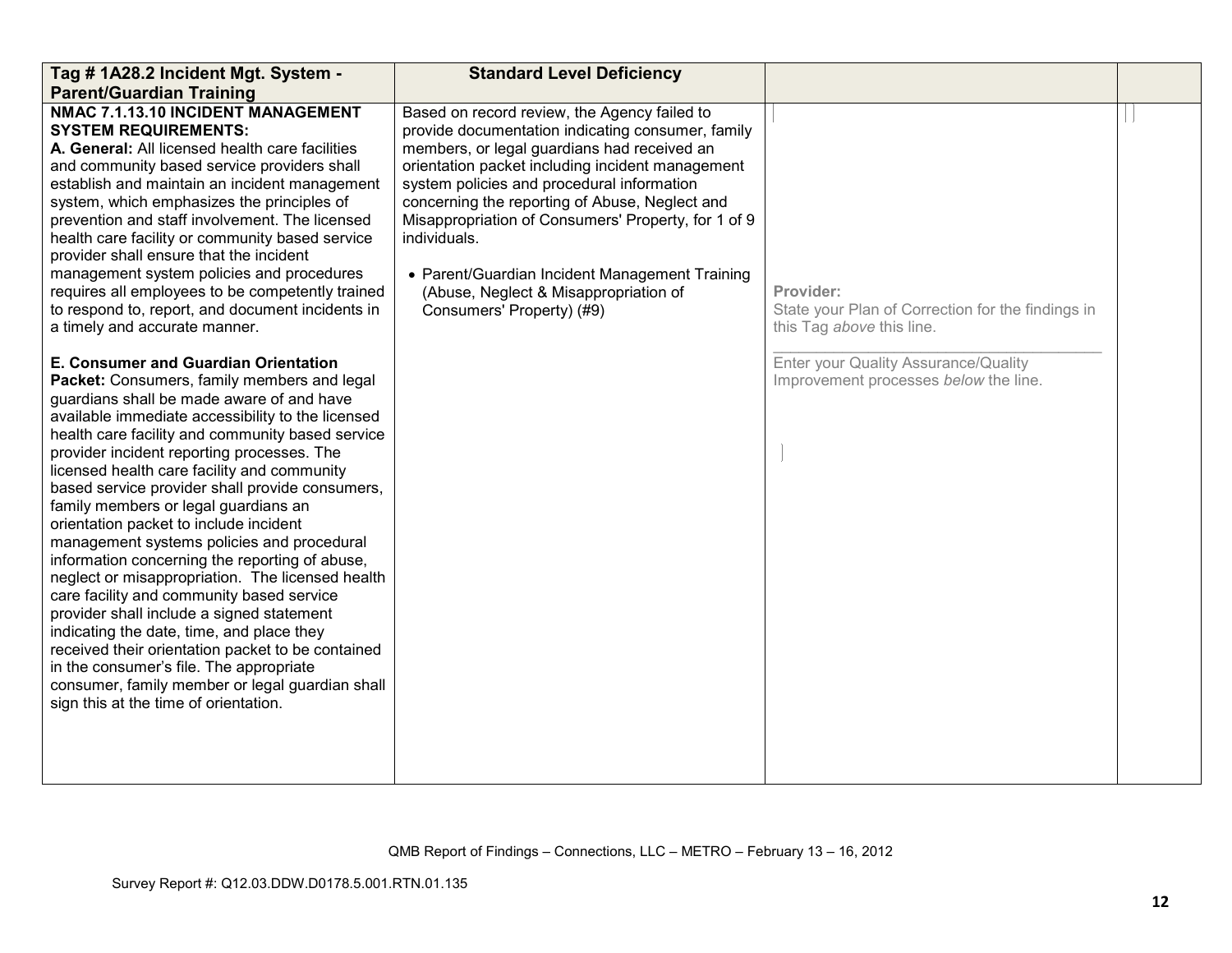| Tag # 1A36 Service Coordination                                                                                                                                                                                                                                                                                                                                                                                                                                                              | <b>Standard Level Deficiency</b>                                                                                                                                                                                                                                                                                  |                                                                                                                                                                 |  |
|----------------------------------------------------------------------------------------------------------------------------------------------------------------------------------------------------------------------------------------------------------------------------------------------------------------------------------------------------------------------------------------------------------------------------------------------------------------------------------------------|-------------------------------------------------------------------------------------------------------------------------------------------------------------------------------------------------------------------------------------------------------------------------------------------------------------------|-----------------------------------------------------------------------------------------------------------------------------------------------------------------|--|
| <b>Requirements</b>                                                                                                                                                                                                                                                                                                                                                                                                                                                                          |                                                                                                                                                                                                                                                                                                                   |                                                                                                                                                                 |  |
| Developmental Disabilities (DD) Waiver Service<br>Standards effective 4/1/2007<br><b>CHAPTER 1 IV. GENERAL REQUIREMENTS</b><br>FOR PROVIDER AGENCY SERVICE<br><b>PERSONNEL:</b> The objective of this section is to<br>establish personnel standards for DD Medicaid<br>Waiver Provider Agencies for the following<br>services: Community Living Supports,<br>Community Inclusion Services, Respite,<br>Substitute Care and Personal Support<br>Companion Services. These standards apply to | Based on record review, the Agency failed to<br>ensure that Orientation and Training requirements<br>were met for 1 of 1 Service Coordinators.<br>Review of Service Coordinators training records<br>found no evidence of the following required<br>DOH/DDSD trainings being completed:<br>• ISP Critique (SC#56) | Provider:                                                                                                                                                       |  |
| all personnel who provide services, whether<br>directly employed or subcontracting with the<br>Provider Agency. Additional personnel<br>requirements and qualifications may be<br>applicable for specific service standards.                                                                                                                                                                                                                                                                 |                                                                                                                                                                                                                                                                                                                   | State your Plan of Correction for the findings in<br>this Tag above this line.<br>Enter your Quality Assurance/Quality<br>Improvement processes below the line. |  |
| <b>C. Orientation and Training Requirements:</b><br>Orientation and training for direct support staff<br>and his or her supervisors shall comply with the<br>DDSD/DOH Policy Governing the Training<br>Requirements for Direct Support Staff and<br><b>Internal Service Coordinators Serving</b><br>Individuals with Developmental Disabilities to<br>include the following:                                                                                                                 |                                                                                                                                                                                                                                                                                                                   |                                                                                                                                                                 |  |
| (1) Each new employee shall receive<br>appropriate orientation, including but not<br>limited to, all policies relating to fire<br>prevention, accident prevention, incident<br>management and reporting, and emergency<br>procedures; and                                                                                                                                                                                                                                                    |                                                                                                                                                                                                                                                                                                                   |                                                                                                                                                                 |  |
| NMAC 7.26.5.7 "service coordinator": the<br>community provider staff member, sometimes<br>called the program manager or the internal<br>case manager, who supervises, implements<br>and monitors the service plan within the                                                                                                                                                                                                                                                                 |                                                                                                                                                                                                                                                                                                                   |                                                                                                                                                                 |  |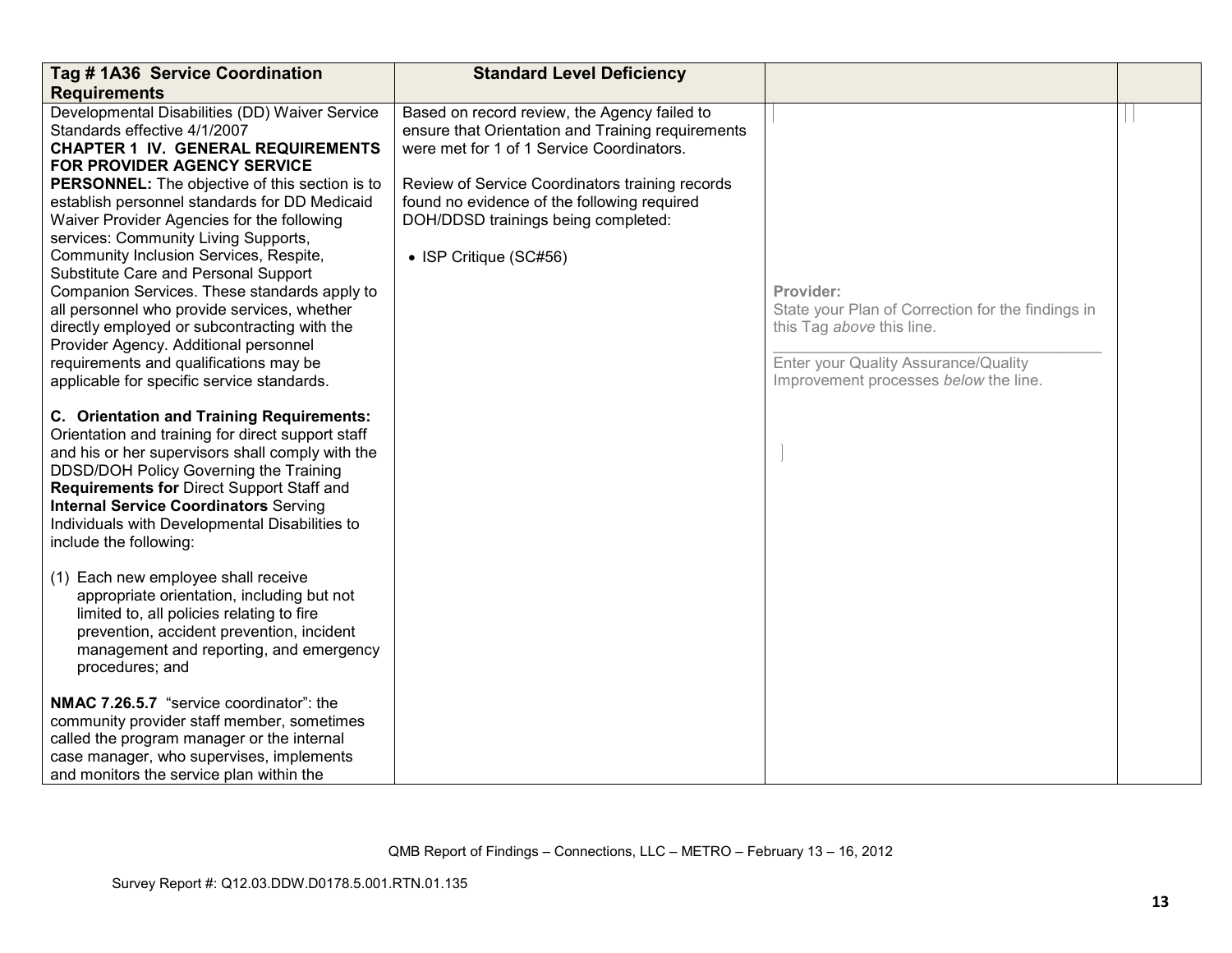| community service provider agency                                                                  |  |  |
|----------------------------------------------------------------------------------------------------|--|--|
| NMAC 7.26.5.11 (b) service coordinator: the                                                        |  |  |
| service coordinators of the community provider                                                     |  |  |
| agencies shall assure that appropriate staff                                                       |  |  |
| develop strategies specific to their                                                               |  |  |
| responsibilities in the ISP; the service                                                           |  |  |
| coordinators shall assure the action plans and                                                     |  |  |
| strategies are implemented consistent with the                                                     |  |  |
| provisions of the ISP, and shall report to the                                                     |  |  |
| case manager on ISP implementation and the                                                         |  |  |
| individual's progress on action plans within their                                                 |  |  |
| agencies; for persons funded solely by state                                                       |  |  |
| general funds, the service coordinator shall                                                       |  |  |
| assume all the duties of the independent case                                                      |  |  |
| manager described within these regulations; if                                                     |  |  |
| there are two or more "key" community service                                                      |  |  |
| provider agencies with two or more service                                                         |  |  |
| coordinator staff, the IDT shall designate which<br>service coordinator shall assume the duties of |  |  |
| the case manager; the criteria to guide the IDTs                                                   |  |  |
| selection are set forth as follows:                                                                |  |  |
|                                                                                                    |  |  |
| (i) the designated service coordinator shall                                                       |  |  |
| have the skills necessary to carry out the                                                         |  |  |
| duties and responsibilities of the case                                                            |  |  |
| manager as defined in these regulations;                                                           |  |  |
| (ii) the designated service coordinator shall                                                      |  |  |
| have the time and interest to fulfill the                                                          |  |  |
| functions of the case manager as defined in                                                        |  |  |
| these regulations;                                                                                 |  |  |
| (iii) the designated service coordinator shall be                                                  |  |  |
| familiar with and understand community<br>service delivery and supports;                           |  |  |
| (iv) the designated service coordinator shall                                                      |  |  |
| know the individual or be willing to become                                                        |  |  |
| familiar and develop a relationship with the                                                       |  |  |
| individual being served;                                                                           |  |  |
|                                                                                                    |  |  |
|                                                                                                    |  |  |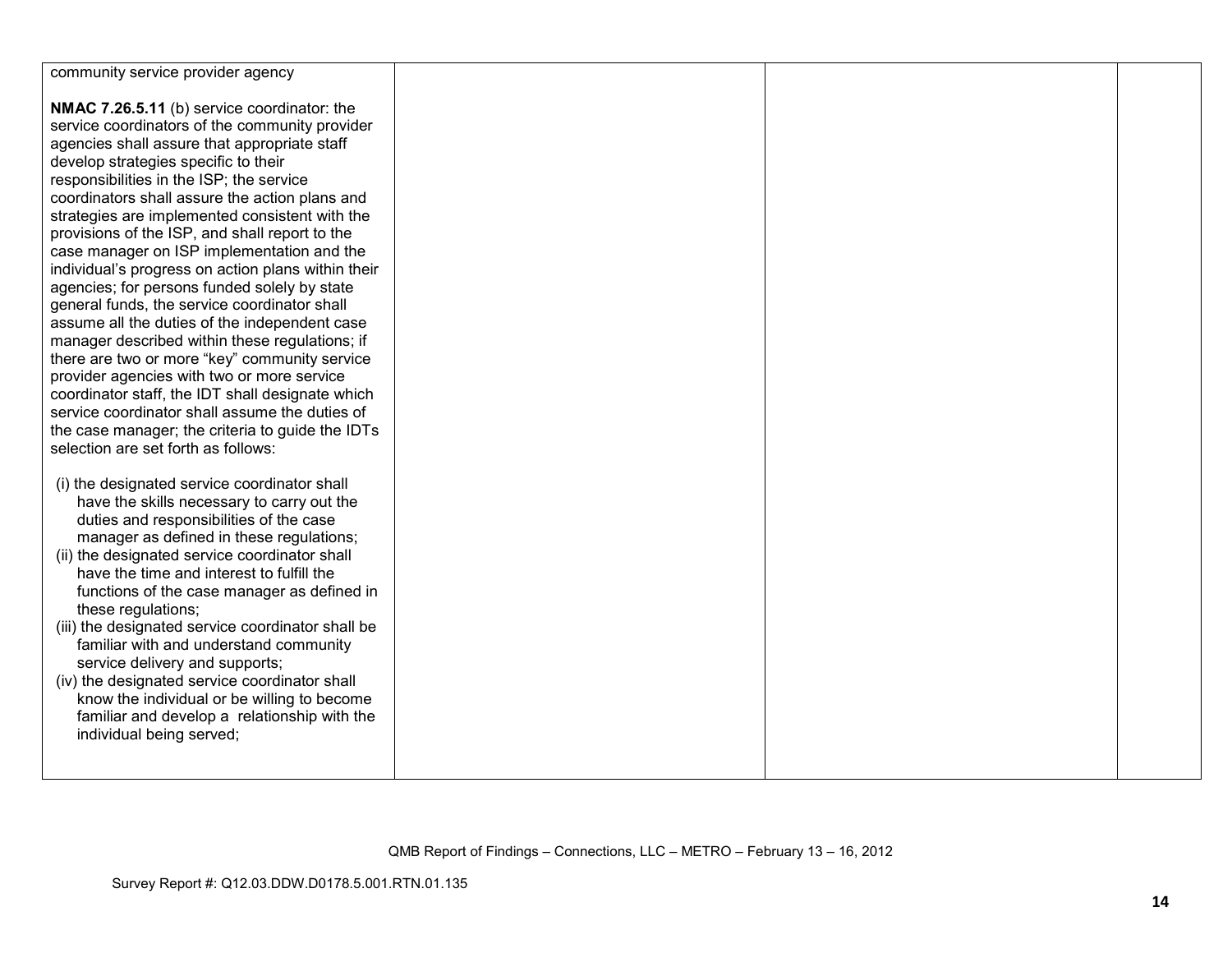| CMS Assurance - Health and Welfare - The state, on an ongoing basis, identifies, addresses and seeks to prevent occurrences of<br>abuse, neglect and exploitation. Individuals shall be afforded their basic human rights. The provider supports individuals to access<br>needed healthcare services in a timely manner.<br><b>Standard Level Deficiency</b><br>Tag #1A09 Medication Delivery (MAR)                                                                                                                                                                                                                                                                                                                                                                                                                                                                                                                                                                                                                                                                                                                                                                                                                                                                                                                                                                                                                                                                                                                                                                                                                                                                                                                                                                                                                                                                                                                                                                                                                                                                                                                                                                                                                                                                                                                                                                                                                                  |  |
|--------------------------------------------------------------------------------------------------------------------------------------------------------------------------------------------------------------------------------------------------------------------------------------------------------------------------------------------------------------------------------------------------------------------------------------------------------------------------------------------------------------------------------------------------------------------------------------------------------------------------------------------------------------------------------------------------------------------------------------------------------------------------------------------------------------------------------------------------------------------------------------------------------------------------------------------------------------------------------------------------------------------------------------------------------------------------------------------------------------------------------------------------------------------------------------------------------------------------------------------------------------------------------------------------------------------------------------------------------------------------------------------------------------------------------------------------------------------------------------------------------------------------------------------------------------------------------------------------------------------------------------------------------------------------------------------------------------------------------------------------------------------------------------------------------------------------------------------------------------------------------------------------------------------------------------------------------------------------------------------------------------------------------------------------------------------------------------------------------------------------------------------------------------------------------------------------------------------------------------------------------------------------------------------------------------------------------------------------------------------------------------------------------------------------------------|--|
|                                                                                                                                                                                                                                                                                                                                                                                                                                                                                                                                                                                                                                                                                                                                                                                                                                                                                                                                                                                                                                                                                                                                                                                                                                                                                                                                                                                                                                                                                                                                                                                                                                                                                                                                                                                                                                                                                                                                                                                                                                                                                                                                                                                                                                                                                                                                                                                                                                      |  |
|                                                                                                                                                                                                                                                                                                                                                                                                                                                                                                                                                                                                                                                                                                                                                                                                                                                                                                                                                                                                                                                                                                                                                                                                                                                                                                                                                                                                                                                                                                                                                                                                                                                                                                                                                                                                                                                                                                                                                                                                                                                                                                                                                                                                                                                                                                                                                                                                                                      |  |
|                                                                                                                                                                                                                                                                                                                                                                                                                                                                                                                                                                                                                                                                                                                                                                                                                                                                                                                                                                                                                                                                                                                                                                                                                                                                                                                                                                                                                                                                                                                                                                                                                                                                                                                                                                                                                                                                                                                                                                                                                                                                                                                                                                                                                                                                                                                                                                                                                                      |  |
|                                                                                                                                                                                                                                                                                                                                                                                                                                                                                                                                                                                                                                                                                                                                                                                                                                                                                                                                                                                                                                                                                                                                                                                                                                                                                                                                                                                                                                                                                                                                                                                                                                                                                                                                                                                                                                                                                                                                                                                                                                                                                                                                                                                                                                                                                                                                                                                                                                      |  |
| - Routine Medication                                                                                                                                                                                                                                                                                                                                                                                                                                                                                                                                                                                                                                                                                                                                                                                                                                                                                                                                                                                                                                                                                                                                                                                                                                                                                                                                                                                                                                                                                                                                                                                                                                                                                                                                                                                                                                                                                                                                                                                                                                                                                                                                                                                                                                                                                                                                                                                                                 |  |
| Developmental Disabilities (DD) Waiver<br>Medication Administration Records (MAR) were<br>reviewed for the months of November, 2011<br>Service Standards effective 4/1/2007<br>December, 2011 & January, 2012.<br><b>CHAPTER 1 II. PROVIDER AGENCY</b><br><b>REQUIREMENTS:</b> The objective of these<br>standards is to establish Provider Agency<br>Based on record review, 2 of 9 individuals had<br>policy, procedure and reporting requirements<br>Medication Administration Records, which<br>for DD Medicaid Waiver program. These<br>contained missing medications entries and/or other<br>requirements apply to all such Provider Agency<br>errors:<br>staff, whether directly employed or<br>subcontracting with the Provider Agency.<br>Individual #4<br>Provider:<br>Additional Provider Agency requirements and<br>January 2012<br>Medication Administration Records did not<br>State your Plan of Correction for the findings in<br>personnel qualifications may be applicable for<br>this Tag above this line.<br>specific service standards.<br>contain the diagnosis for which the medication is<br><b>Medication Delivery: Provider</b><br>Е.<br>prescribed:<br>Enter your Quality Assurance/Quality<br>Agencies that provide Community Living,<br>• Pancrease MT 16 (1 time daily)<br>Community Inclusion or Private Duty Nursing<br>Improvement processes below the line.<br>services shall have written policies and<br>December 2011<br>procedures regarding medication(s) delivery<br>Medication Administration Records did not<br>and tracking and reporting of medication errors<br>contain the diagnosis for which the medication is<br>in accordance with DDSD Medication<br>prescribed:<br>Assessment and Delivery Policy and<br>• Pancrease MT 16 (1 time daily)<br>Procedures, the Board of Nursing Rules and<br>Board of Pharmacy standards and regulations.<br>November 2011<br>Medication Administration Records did not<br>(2) When required by the DDSD Medication<br>contain the diagnosis for which the medication is<br>Assessment and Delivery Policy, Medication<br>prescribed:<br>Administration Records (MAR) shall be<br>• Pancrease MT 16 (1 time daily)<br>maintained and include:<br>(a) The name of the individual, a<br>Individual #5<br>transcription of the physician's written or<br>January 2012<br>licensed health care provider's<br>Medication Administration Records did not |  |
| prescription including the brand and<br>contain the diagnosis for which the medication is                                                                                                                                                                                                                                                                                                                                                                                                                                                                                                                                                                                                                                                                                                                                                                                                                                                                                                                                                                                                                                                                                                                                                                                                                                                                                                                                                                                                                                                                                                                                                                                                                                                                                                                                                                                                                                                                                                                                                                                                                                                                                                                                                                                                                                                                                                                                            |  |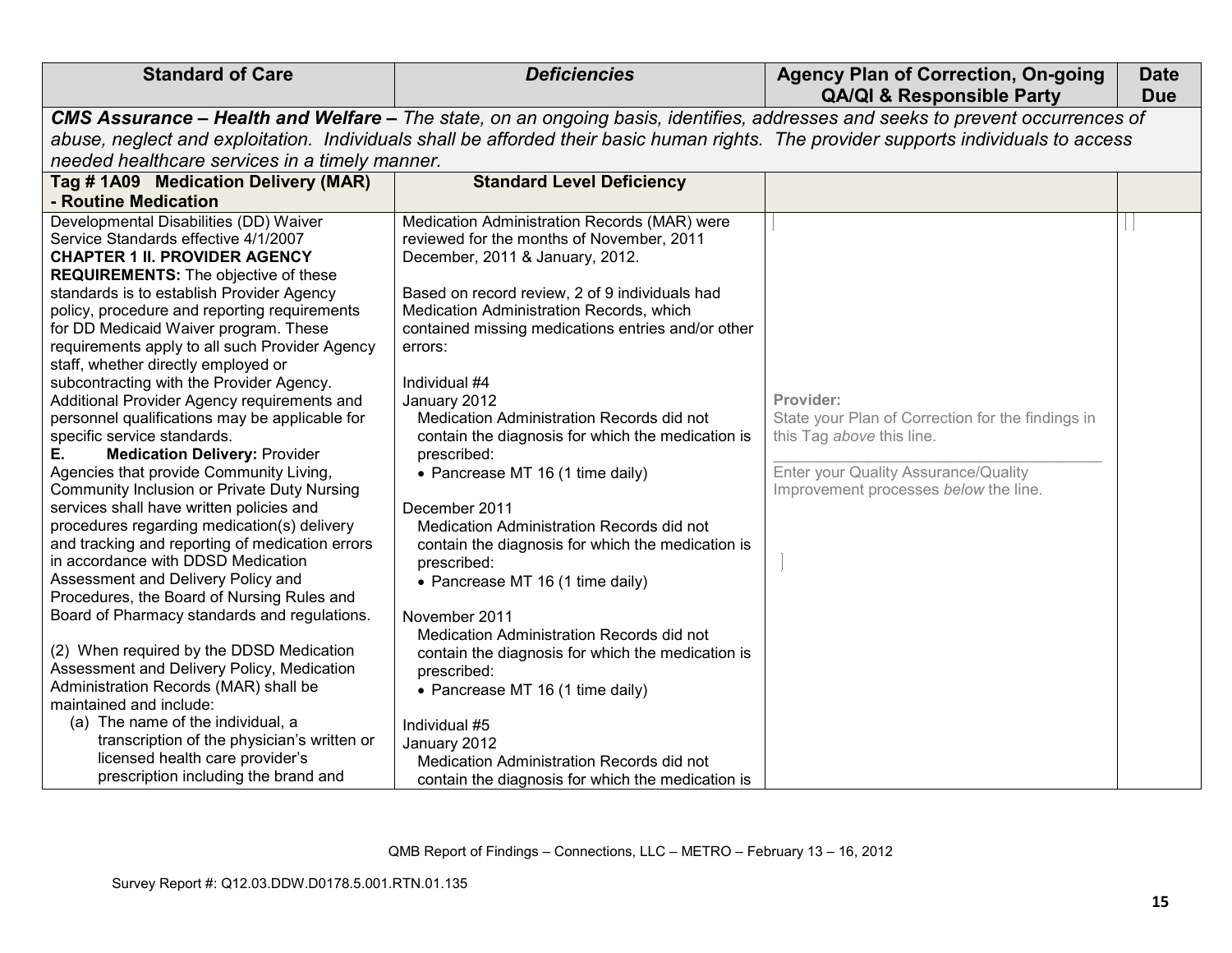|            | generic name of the medication,                 | prescribed:                                       |  |
|------------|-------------------------------------------------|---------------------------------------------------|--|
|            | diagnosis for which the medication is           | • Seroquel 100 mg (1 time daily)                  |  |
|            | prescribed;                                     |                                                   |  |
|            | (b) Prescribed dosage, frequency and            | • Klonopin 0.5 mg (3 times daily) (12:00pm)       |  |
|            | method/route of administration, times           |                                                   |  |
|            | and dates of administration;                    | December 2011                                     |  |
| (C)        | Initials of the individual administering or     | Medication Administration Records did not         |  |
|            | assisting with the medication;                  | contain the diagnosis for which the medication is |  |
|            | (d) Explanation of any medication               | prescribed:                                       |  |
|            | irregularity;                                   | • Seroquel 100 mg (1 time daily)                  |  |
|            | (e) Documentation of any allergic reaction      |                                                   |  |
|            | or adverse medication effect; and               | • Klonopin 0.5 mg (3 times daily) (12:00pm)       |  |
|            | For PRN medication, an explanation for          |                                                   |  |
|            | the use of the PRN medication shall             | November 2011                                     |  |
|            | include observable signs/symptoms or            | Medication Administration Records did not         |  |
|            | circumstances in which the medication           | contain the diagnosis for which the medication is |  |
|            | is to be used, and documentation of             | prescribed:                                       |  |
|            | effectiveness of PRN medication                 | • Seroquel 100 mg (1 time daily)                  |  |
|            | administered.                                   |                                                   |  |
|            | (3) The Provider Agency shall also maintain a   | • Klonopin 0.5 mg (3 times daily) (12:00pm)       |  |
|            | signature page that designates the full name    |                                                   |  |
|            | that corresponds to each initial used to        |                                                   |  |
|            | document administered or assisted delivery of   |                                                   |  |
| each dose; |                                                 |                                                   |  |
|            | (4) MARs are not required for individuals       |                                                   |  |
|            | participating in Independent Living who self-   |                                                   |  |
|            | administer their own medications;               |                                                   |  |
|            | (5) Information from the prescribing pharmacy   |                                                   |  |
|            | regarding medications shall be kept in the      |                                                   |  |
|            | home and community inclusion service            |                                                   |  |
|            | locations and shall include the expected        |                                                   |  |
|            | desired outcomes of administrating the          |                                                   |  |
|            | medication, signs and symptoms of adverse       |                                                   |  |
|            | events and interactions with other medications; |                                                   |  |
|            |                                                 |                                                   |  |
|            | NMAC 16.19.11.8 MINIMUM STANDARDS:              |                                                   |  |
|            | A. MINIMUM STANDARDS FOR THE                    |                                                   |  |
|            | DISTRIBUTION, STORAGE, HANDLING AND             |                                                   |  |
|            | <b>RECORD KEEPING OF DRUGS:</b>                 |                                                   |  |
|            |                                                 |                                                   |  |
|            | (d) The facility shall have a Medication        |                                                   |  |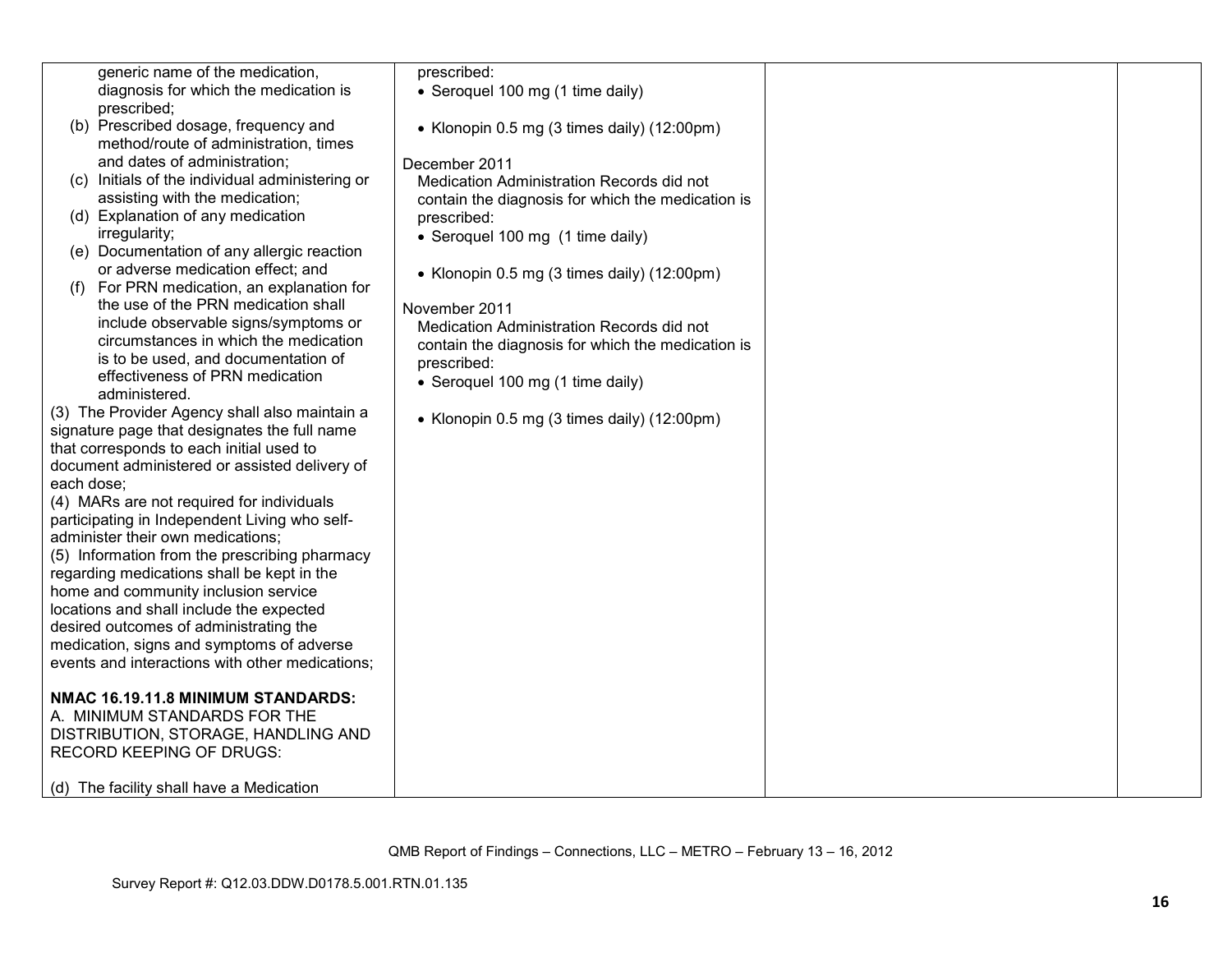| Administration Record (MAR) documenting          |  |  |
|--------------------------------------------------|--|--|
| medication administered to residents,            |  |  |
| including over-the-counter medications.          |  |  |
| This documentation shall include:                |  |  |
| Name of resident;<br>(i)                         |  |  |
| Date given;<br>(ii)                              |  |  |
| Drug product name;<br>(iii)                      |  |  |
| (iv) Dosage and form;                            |  |  |
| Strength of drug;<br>(v)                         |  |  |
| (vi) Route of administration;                    |  |  |
| (vii) How often medication is to be taken;       |  |  |
| (viii) Time taken and staff initials;            |  |  |
| (ix) Dates when the medication is                |  |  |
| discontinued or changed;                         |  |  |
| The name and initials of all staff<br>(x)        |  |  |
| administering medications.                       |  |  |
|                                                  |  |  |
| <b>Model Custodial Procedure Manual</b>          |  |  |
| <b>D. Administration of Drugs</b>                |  |  |
| Unless otherwise stated by practitioner,         |  |  |
| patients will not be allowed to administer their |  |  |
| own medications.                                 |  |  |
| Document the practitioner's order authorizing    |  |  |
| the self-administration of medications.          |  |  |
|                                                  |  |  |
| All PRN (As needed) medications shall have       |  |  |
| complete detail instructions regarding the       |  |  |
| administering of the medication. This shall      |  |  |
| include:                                         |  |  |
| symptoms that indicate the use of the<br>➤       |  |  |
| medication,                                      |  |  |
| exact dosage to be used, and<br>➤                |  |  |
| the exact amount to be used in a 24<br>➤         |  |  |
| hour period.                                     |  |  |
|                                                  |  |  |
|                                                  |  |  |
|                                                  |  |  |
|                                                  |  |  |
|                                                  |  |  |
|                                                  |  |  |
|                                                  |  |  |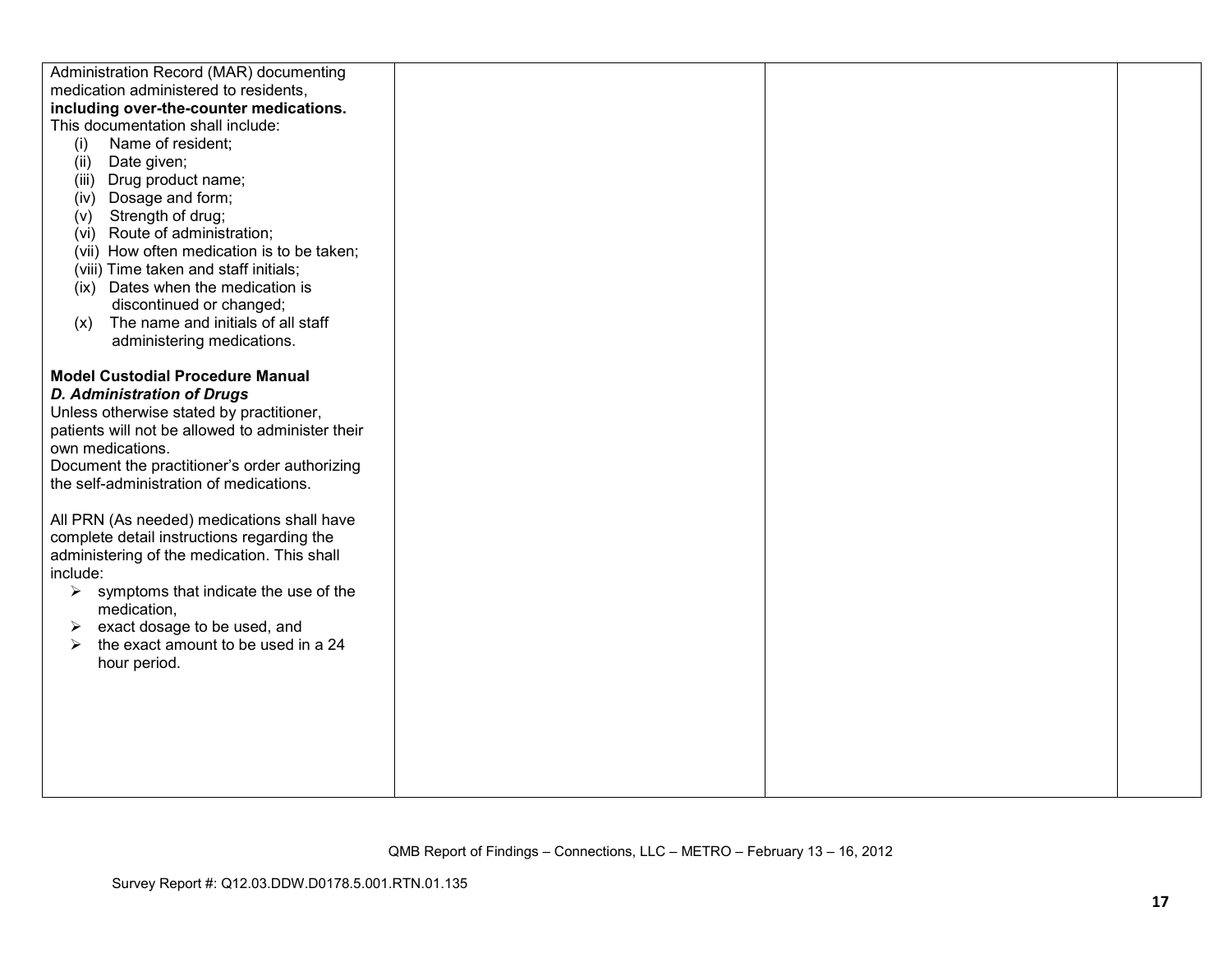| Tag # 1A15.2 & 5109 - Healthcare                                                            | <b>Standard Level Deficiency</b>                                            |                                                   |  |
|---------------------------------------------------------------------------------------------|-----------------------------------------------------------------------------|---------------------------------------------------|--|
| <b>Documentation</b>                                                                        |                                                                             |                                                   |  |
| Developmental Disabilities (DD) Waiver                                                      | Based on record review, the Agency failed to                                |                                                   |  |
| Service Standards effective 4/1/2007                                                        | maintain the required documentation in the                                  |                                                   |  |
| <b>CHAPTER 1. III. PROVIDER AGENCY</b>                                                      | Individuals Agency Record as required per<br>standard for 7 of 9 individual |                                                   |  |
| <b>DOCUMENTATION OF SERVICE DELIVERY</b><br><b>AND LOCATION - Healthcare</b>                |                                                                             |                                                   |  |
| <b>Documentation by Nurses For Community</b>                                                |                                                                             |                                                   |  |
| <b>Living Services, Community Inclusion</b>                                                 | The following were not found, incomplete and/or<br>not current:             |                                                   |  |
| <b>Services and Private Duty Nursing</b>                                                    |                                                                             |                                                   |  |
| Services: Nursing services must be available                                                | • Medication Administration Assessment Tool (#5,                            |                                                   |  |
| as needed and documented for Provider                                                       | 7 & 9)                                                                      |                                                   |  |
| Agencies delivering Community Living                                                        |                                                                             | Provider:                                         |  |
| Services, Community Inclusion Services and                                                  | • Healthcare Passport $(\#1, 4, 6, 7, 8 \& 9)$                              | State your Plan of Correction for the findings in |  |
| Private Duty Nursing Services.                                                              |                                                                             | this Tag above this line.                         |  |
|                                                                                             | <b>Aspiration Risk Management Screening Tool</b>                            |                                                   |  |
| Chapter 1. III. E. (1 - 4) (1) Documentation of                                             | (#5, 7, 8, 9)                                                               | Enter your Quality Assurance/Quality              |  |
| nursing assessment activities                                                               |                                                                             | Improvement processes below the line.             |  |
| (a) The following hierarchy shall be used to                                                | • Quarterly Nursing Review of HCP/Crisis                                    |                                                   |  |
| determine which provider agency is                                                          | Plans:                                                                      |                                                   |  |
| responsible for completion of the HAT and                                                   | <sup>o</sup> None found for 01/2011 - 12/2011 (#7)                          |                                                   |  |
| MAAT and related subsequent planning and                                                    |                                                                             |                                                   |  |
| training:                                                                                   | <b>Health Care Plans:</b>                                                   |                                                   |  |
| (i) Community living services provider                                                      | • Allergic to Penicillin                                                    |                                                   |  |
| agency;                                                                                     | ° Individual #7 - According to Electronic                                   |                                                   |  |
| (ii) Private duty nursing provider agency;                                                  | Comprehensive Heath Assessment Tool the                                     |                                                   |  |
| (iii) Adult habilitation provider agency;                                                   | individual is required to have a plan. No                                   |                                                   |  |
| (iv) Community access provider agency; and                                                  | evidence of a plan found.                                                   |                                                   |  |
| (v) Supported employment provider agency.<br>(b) The provider agency must arrange for their |                                                                             |                                                   |  |
| nurse to complete the Health Assessment Tool                                                | • Chronic Constipation                                                      |                                                   |  |
| (HAT) and the Medication Administration                                                     | ° Individual #7 - According to Electronic                                   |                                                   |  |
| Assessment Tool (MAAT) on at least an annual                                                | Comprehensive Heath Assessment Tool the                                     |                                                   |  |
| basis for each individual receiving community                                               | individual is required to have a plan. No                                   |                                                   |  |
| living, community inclusion or private duty                                                 | evidence of a plan found.                                                   |                                                   |  |
| nursing services, unless the provider agency                                                |                                                                             |                                                   |  |
| arranges for the individual's Primary Care                                                  | $•$ GERD                                                                    |                                                   |  |
| Practitioner (PCP) to voluntarily complete these                                            | <sup>o</sup> Individual #5 - According to Electronic                        |                                                   |  |
| assessments in lieu of the agency nurse.                                                    | Comprehensive Heath Assessment Tool the                                     |                                                   |  |
| Agency nurses may also complete these                                                       | individual is required to have a plan. No                                   |                                                   |  |
|                                                                                             | evidence of a plan found.                                                   |                                                   |  |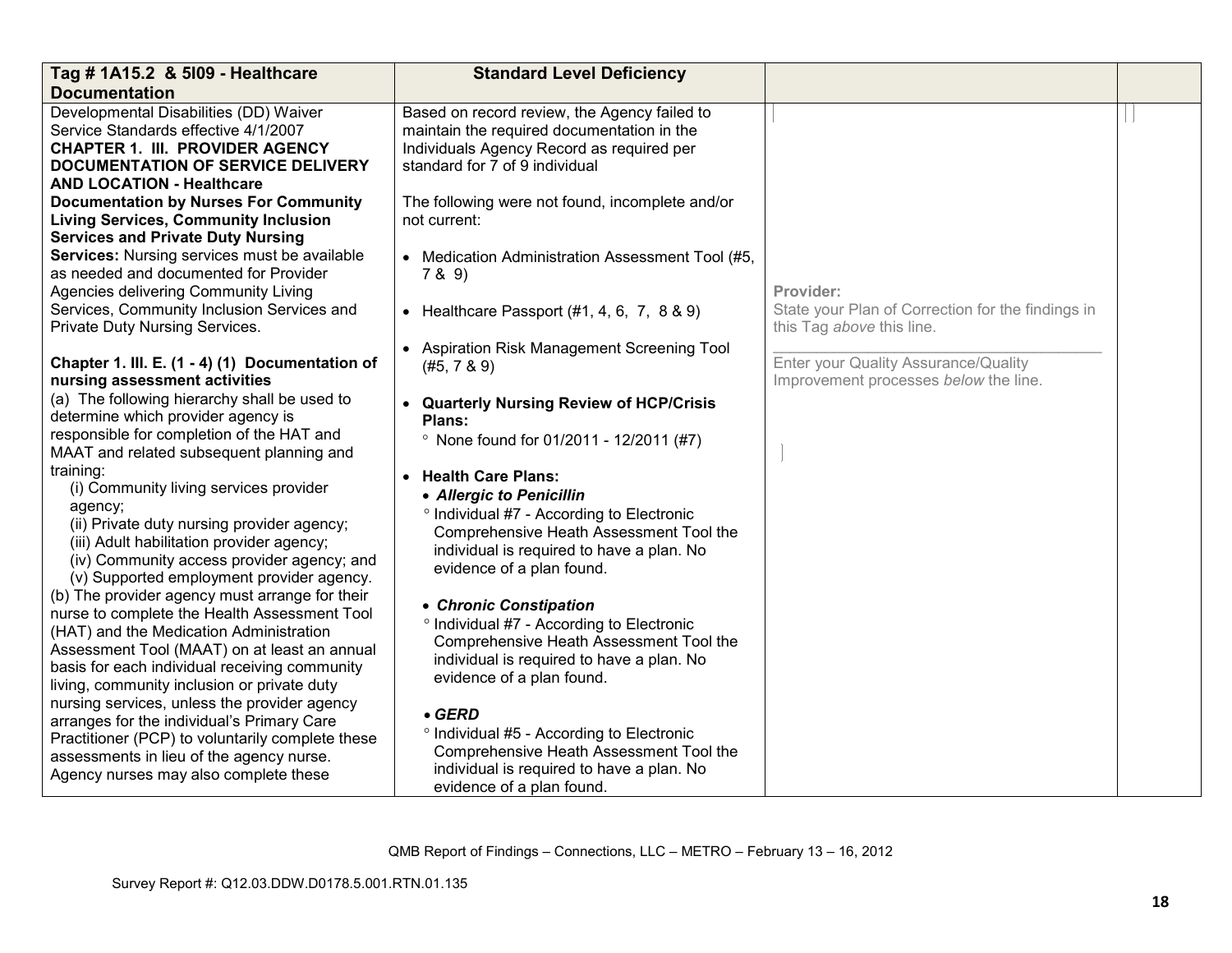| assessments in collaboration with the Primary<br>Care Practitioner if they believe such<br>consultation is necessary for an accurate<br>assessment. Family Living Provider Agencies<br>have the option of having the subcontracted<br>caregiver complete the HAT instead of the<br>nurse or PCP, if the caregiver is comfortable<br>doing so. However, the agency nurse must be<br>available to assist the caregiver upon request.<br>(c) For newly allocated individuals, the HAT<br>and the MAAT must be completed within<br>seventy-two (72) hours of admission into direct<br>services or two weeks following the initial ISP,<br>whichever comes first.<br>(d) For individuals already in services, the HAT<br>and the MAAT must be completed at least<br>fourteen (14) days prior to the annual ISP<br>meeting and submitted to all members of the<br>interdisciplinary team. The HAT must also be<br>completed at the time of any significant change<br>in clinical condition and upon return from any<br>hospitalizations. In addition to annually, the<br>MAAT must be completed at the time of any<br>significant change in clinical condition, when a<br>medication regime or route change requires<br>delivery by licensed or certified staff, or when<br>an individual has completed additional training<br>designed to improve their skills to support self-<br>administration (see DDSD Medication<br>Assessment and Delivery Policy). | <sup>o</sup> Individual #7 - According to Electronic<br>Comprehensive Heath Assessment Tool the<br>individual is required to have a plan. No<br>evidence of a plan found.<br>• Oral Hygiene<br>Individual #7 - According to Electronic<br>$\circ$<br>Comprehensive Heath Assessment Tool the<br>individual is required to have a plan. No<br>evidence of a plan found.<br>• Osteoporosis<br>Individual #7 - According to Electronic<br>Comprehensive Heath Assessment Tool the<br>individual is required to have a plan. No<br>evidence of a plan found.<br>• Skin Integrity<br><sup>o</sup> Individual #7 - According to Electronic<br>Comprehensive Heath Assessment Tool the<br>individual is required to have a plan. No<br>evidence of a plan found<br>• Seizures<br><sup>o</sup> Individual #9 - According to Electronic<br>Comprehensive Heath Assessment Tool the<br>individual is required to have a plan. No<br>evidence of a plan found. |  |
|-------------------------------------------------------------------------------------------------------------------------------------------------------------------------------------------------------------------------------------------------------------------------------------------------------------------------------------------------------------------------------------------------------------------------------------------------------------------------------------------------------------------------------------------------------------------------------------------------------------------------------------------------------------------------------------------------------------------------------------------------------------------------------------------------------------------------------------------------------------------------------------------------------------------------------------------------------------------------------------------------------------------------------------------------------------------------------------------------------------------------------------------------------------------------------------------------------------------------------------------------------------------------------------------------------------------------------------------------------------------------------------------------------------------------------------------------------|-----------------------------------------------------------------------------------------------------------------------------------------------------------------------------------------------------------------------------------------------------------------------------------------------------------------------------------------------------------------------------------------------------------------------------------------------------------------------------------------------------------------------------------------------------------------------------------------------------------------------------------------------------------------------------------------------------------------------------------------------------------------------------------------------------------------------------------------------------------------------------------------------------------------------------------------------------|--|
| (e) Nursing assessments conducted to<br>determine current health status or to evaluate a<br>change in clinical condition must be                                                                                                                                                                                                                                                                                                                                                                                                                                                                                                                                                                                                                                                                                                                                                                                                                                                                                                                                                                                                                                                                                                                                                                                                                                                                                                                      | • Crisis Plans/Medical Emergency Response<br><b>Plans</b>                                                                                                                                                                                                                                                                                                                                                                                                                                                                                                                                                                                                                                                                                                                                                                                                                                                                                           |  |
| documented in a signed progress note that<br>includes time and date as well as subjective<br>information including the individual complaints,<br>signs and symptoms noted by staff, family                                                                                                                                                                                                                                                                                                                                                                                                                                                                                                                                                                                                                                                                                                                                                                                                                                                                                                                                                                                                                                                                                                                                                                                                                                                            | • Seizures<br>° Individual #9 - As indicated by the IST<br>section of ISP the individual is required to<br>have a plan. No evidence of a plan found.                                                                                                                                                                                                                                                                                                                                                                                                                                                                                                                                                                                                                                                                                                                                                                                                |  |
| members or other team members; objective<br>information including vital signs, physical<br>examination, weight, and other pertinent data<br>for the given situation (e.g., seizure frequency,                                                                                                                                                                                                                                                                                                                                                                                                                                                                                                                                                                                                                                                                                                                                                                                                                                                                                                                                                                                                                                                                                                                                                                                                                                                         | • Aspiration<br>° Individual #9 - As indicated by the IST<br>section of ISP the individual is required to                                                                                                                                                                                                                                                                                                                                                                                                                                                                                                                                                                                                                                                                                                                                                                                                                                           |  |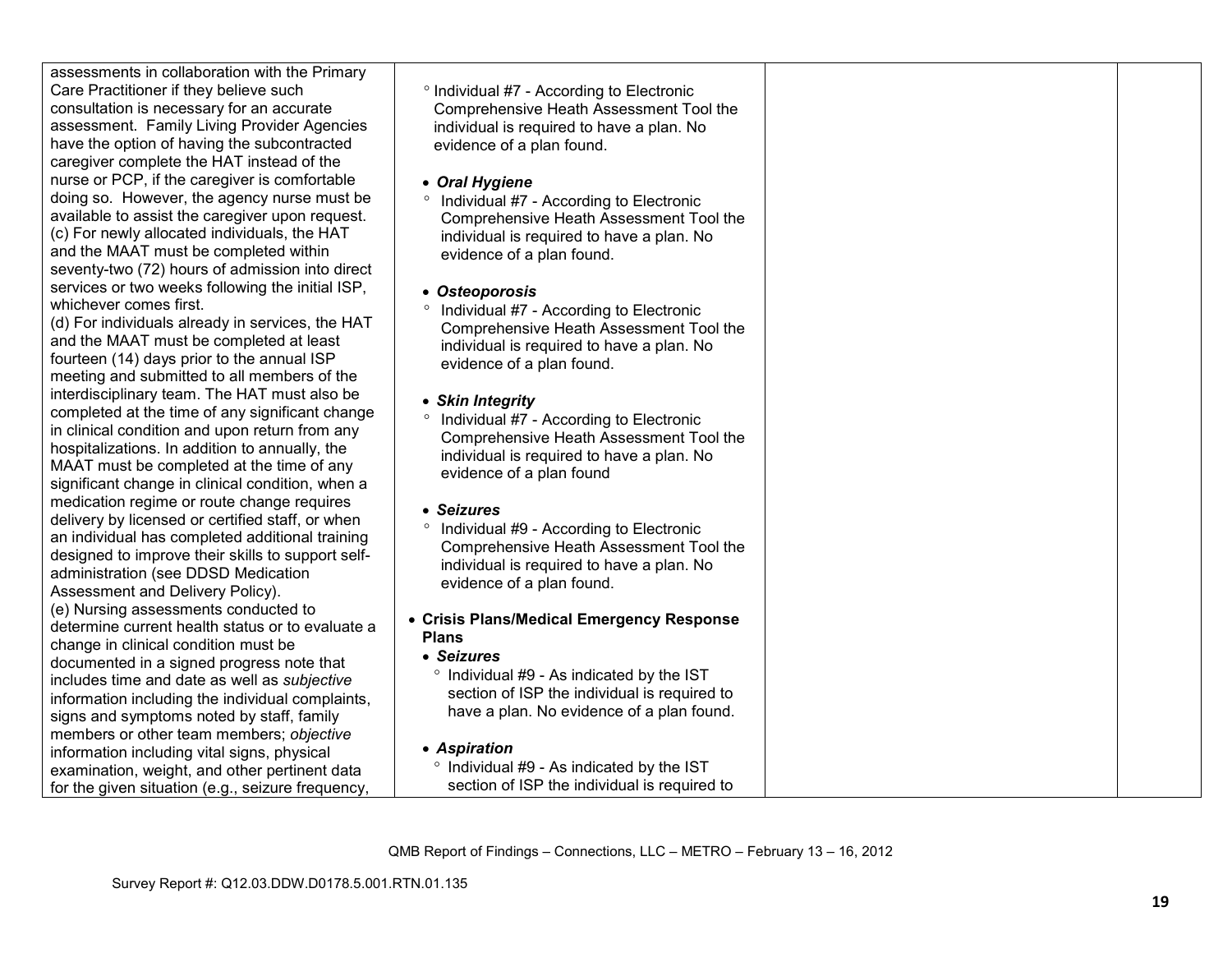| method in which temperature taken);              | have a plan. No evidence of a plan found. |  |
|--------------------------------------------------|-------------------------------------------|--|
| assessment of the clinical status, and plan of   |                                           |  |
| action addressing relevant aspects of all active |                                           |  |
| health problems and follow up on any             |                                           |  |
| recommendations of medical consultants.          |                                           |  |
| (2) Health related plans                         |                                           |  |
| (a) For individuals with chronic conditions that |                                           |  |
| have the potential to exacerbate into a life-    |                                           |  |
| threatening situation, a medical crisis          |                                           |  |
| prevention and intervention plan must be         |                                           |  |
| written by the nurse or other appropriately      |                                           |  |
| designated healthcare professional.              |                                           |  |
| (b) Crisis prevention and intervention plans     |                                           |  |
| must be written in user-friendly language that   |                                           |  |
| is easily understood by those implementing       |                                           |  |
| the plan.                                        |                                           |  |
| (c) The nurse shall also document training       |                                           |  |
| regarding the crisis prevention and              |                                           |  |
| intervention plan delivered to agency staff and  |                                           |  |
| other team members, clearly indicating           |                                           |  |
| competency determination for each trainee.       |                                           |  |
| (d) If the individual receives services from     |                                           |  |
| separate agencies for community living and       |                                           |  |
| community inclusion services, nurses from        |                                           |  |
| each agency shall collaborate in the             |                                           |  |
| development of and training delivery for crisis  |                                           |  |
| prevention and intervention plans to assure      |                                           |  |
| maximum consistency across settings.             |                                           |  |
| (3) For all individuals with a HAT score of 4, 5 |                                           |  |
| or 6, the nurse shall develop a comprehensive    |                                           |  |
| healthcare plan that includes health related     |                                           |  |
| supports identified in the ISP (The healthcare   |                                           |  |
| plan is the equivalent of a nursing care plan;   |                                           |  |
| two separate documents are not required nor      |                                           |  |
| recommended):                                    |                                           |  |
| (a) Each healthcare plan must include a          |                                           |  |
| statement of the person's healthcare needs       |                                           |  |
| and list measurable goals to be achieved         |                                           |  |
| through implementation of the healthcare plan.   |                                           |  |
| Needs statements may be based upon               |                                           |  |
| supports needed for the individual to maintain   |                                           |  |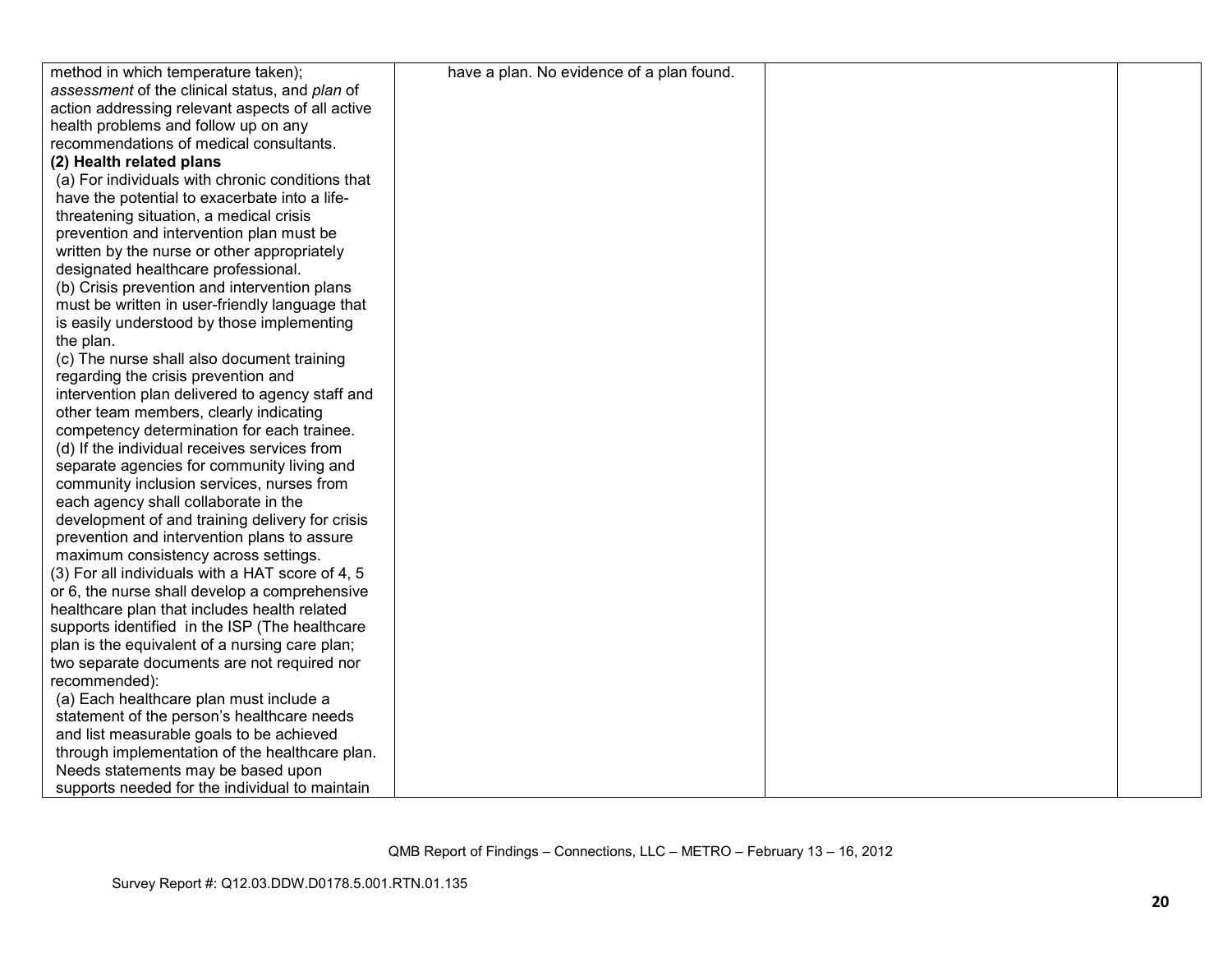| a current strength, ability or skill related to   |  |  |
|---------------------------------------------------|--|--|
| their health, prevention measures, and/or         |  |  |
| supports needed to remediate, minimize or         |  |  |
| manage an existing health condition.              |  |  |
| (b) Goals must be measurable and shall be         |  |  |
| revised when an individual has met the goal       |  |  |
| and has the potential to attain additional goals  |  |  |
| or no longer requires supports in order to        |  |  |
| maintain the goal.                                |  |  |
| (c) Approaches described in the plan shall be     |  |  |
| individualized to reflect the individual's unique |  |  |
| needs, provide guidance to the caregiver(s)       |  |  |
| and designed to support successful                |  |  |
| interactions. Some interventions may be           |  |  |
| carried out by staff, family members or other     |  |  |
| team members, and other interventions may         |  |  |
| be carried out directly by the nurse – persons    |  |  |
| responsible for each intervention shall be        |  |  |
| specified in the plan.                            |  |  |
| (d) Healthcare plans shall be written in          |  |  |
| language that will be easily understood by the    |  |  |
| person(s) identified as implementing the          |  |  |
| interventions.                                    |  |  |
| (e) The nurse shall also document training on     |  |  |
| the healthcare plan delivered to agency staff     |  |  |
| and other team members, clearly indicating        |  |  |
| competency determination for each trainee. If     |  |  |
| the individual receives services from separate    |  |  |
| agencies for community living and community       |  |  |
| inclusion services, nurses from each agency       |  |  |
| shall collaborate in the development of and       |  |  |
| training delivery for healthcare plans to assure  |  |  |
| maximum consistency across settings.              |  |  |
| (f) Healthcare plans must be updated to reflect   |  |  |
| relevant discharge orders whenever an             |  |  |
| individual returns to services following a        |  |  |
| hospitalization.                                  |  |  |
| (g) All crisis prevention and intervention plans  |  |  |
| and healthcare plans shall include the            |  |  |
| individual's name and date on each page and       |  |  |
| shall be signed by the author.                    |  |  |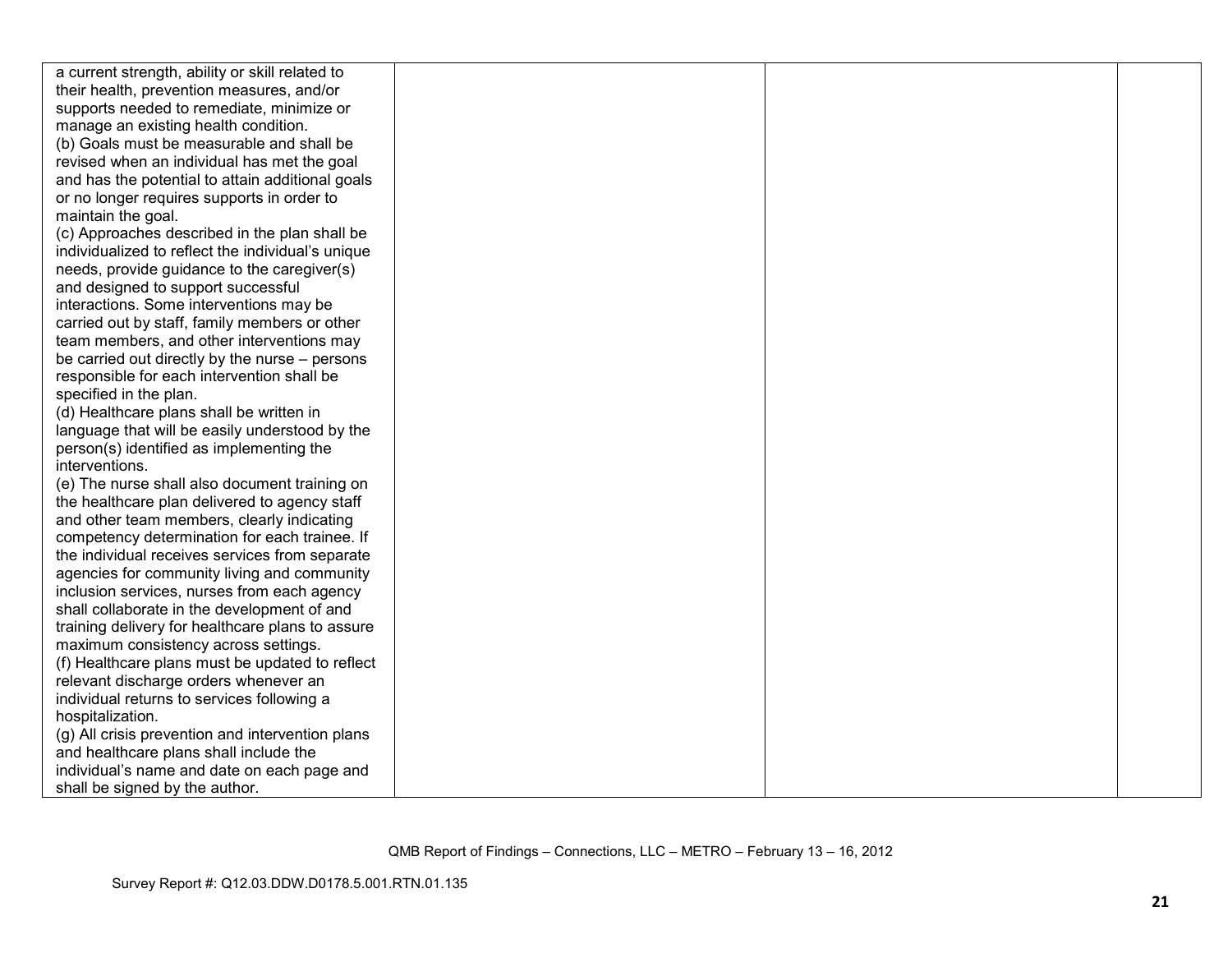| (h) Crisis prevention and intervention plans as   |  |  |
|---------------------------------------------------|--|--|
| well as healthcare plans shall be reviewed by     |  |  |
| the nurse at least quarterly, and updated as      |  |  |
| needed.                                           |  |  |
| (4) General Nursing Documentation                 |  |  |
| (a) The nurse shall complete legible and          |  |  |
| signed progress notes with date and time          |  |  |
| indicated that describe all interventions or      |  |  |
| interactions conducted with individuals served    |  |  |
| as well as all interactions with other healthcare |  |  |
| providers serving the individual. All             |  |  |
| interactions shall be documented whether they     |  |  |
| occur by phone or in person.                      |  |  |
| (b) For individuals with a HAT score of 4, 5 or   |  |  |
| 6, or who have identified health concerns in      |  |  |
| their ISP, the nurse shall provide the            |  |  |
| interdisciplinary team with a quarterly report    |  |  |
| that indicates current health status and          |  |  |
| progress to date on health related ISP desired    |  |  |
| outcomes and action plans as well as              |  |  |
| progress toward goals in the healthcare plan.     |  |  |
|                                                   |  |  |
| Developmental Disabilities (DD) Waiver            |  |  |
| Service Standards effective 4/1/2007              |  |  |
| <b>CHAPTER 5 IV. COMMUNITY INCLUSION</b>          |  |  |
| <b>SERVICES PROVIDER AGENCY</b>                   |  |  |
| <b>REQUIREMENTS</b>                               |  |  |
| <b>B. IDT Coordination</b>                        |  |  |
| (1) Community Inclusion Services Provider         |  |  |
| Agencies shall participate on the IDT as          |  |  |
| specified in the ISP Regulations (7.26.5)         |  |  |
| NMAC), and shall ensure direct support staff      |  |  |
| participation as needed to plan effectively for   |  |  |
| the individual; and                               |  |  |
|                                                   |  |  |
| (2) Coordinate with the IDT to ensure that        |  |  |
| each individual participating in Community        |  |  |
| Inclusion Services who has a score of 4, 5, or 6  |  |  |
| on the HAT has a Health Care Plan developed       |  |  |
| by a licensed nurse, and if applicable, a Crisis  |  |  |
| Prevention/Intervention Plan.                     |  |  |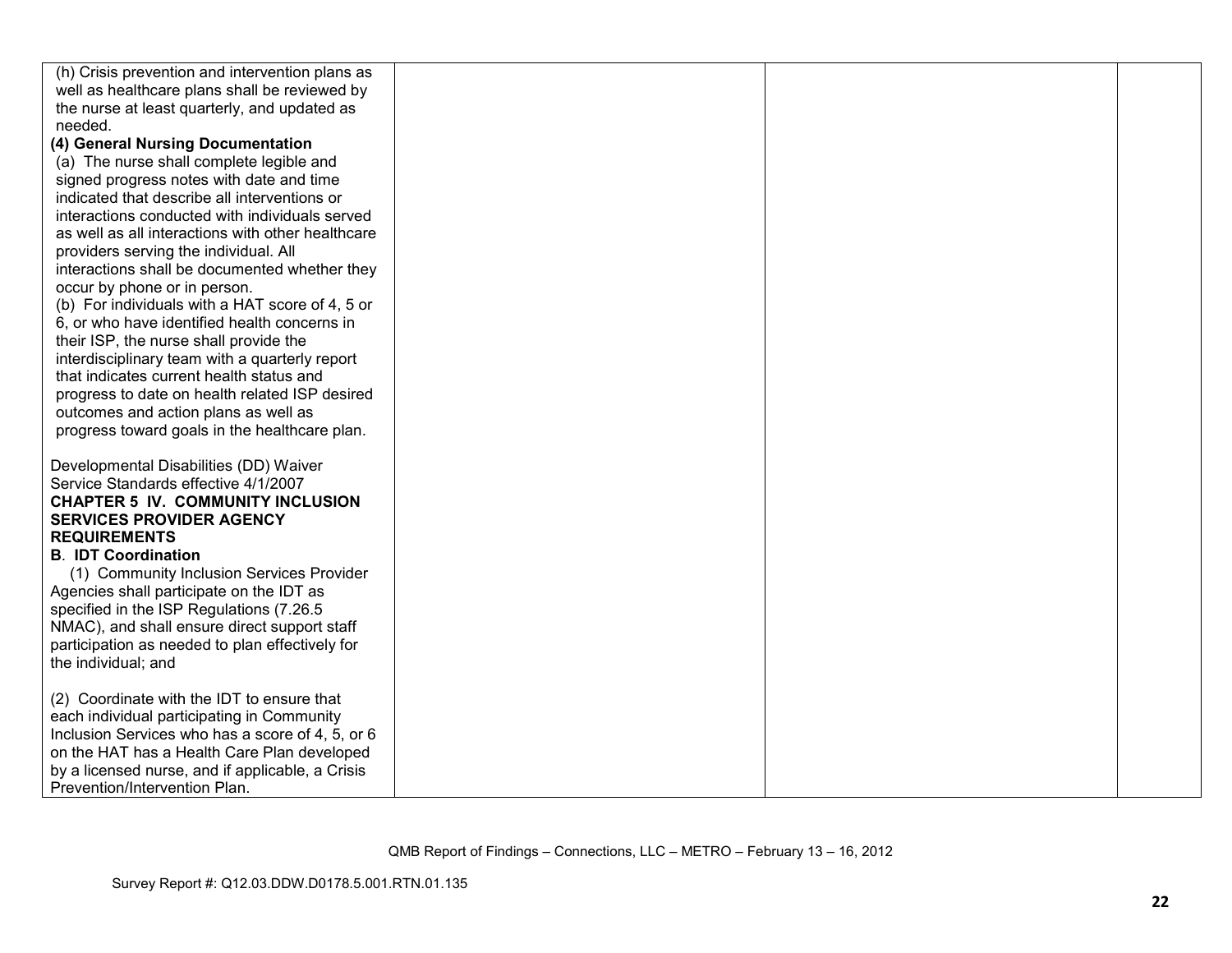| <b>Department of Health Developmental</b><br><b>Disabilities Supports Division Policy.</b><br><b>Medical Emergency Response Plan Policy</b><br>MERP-001 eff.8/1/2010                                                                                                                                                                                                                                                                                                                                                                                                                                                                                                                                                                                                                                                                                                                                                                                                                                                                                  |  |  |
|-------------------------------------------------------------------------------------------------------------------------------------------------------------------------------------------------------------------------------------------------------------------------------------------------------------------------------------------------------------------------------------------------------------------------------------------------------------------------------------------------------------------------------------------------------------------------------------------------------------------------------------------------------------------------------------------------------------------------------------------------------------------------------------------------------------------------------------------------------------------------------------------------------------------------------------------------------------------------------------------------------------------------------------------------------|--|--|
| F. The MERP shall be written in clear, jargon<br>free language and include at a minimum the<br>following information:<br>1. A brief, simple description of the condition<br>or illness.<br>2. A brief description of the most likely life<br>threatening complications that might occur and<br>what those complications may look like to an<br>observer.<br>3. A concise list of the most important<br>measures that may prevent the life threatening<br>complication from occurring (e.g., avoiding<br>allergens that trigger an asthma attack or<br>making sure the person with diabetes has<br>snacks with them to avoid hypoglycemia).<br>4. Clear, jargon free, step-by-step instructions<br>regarding the actions to be taken by direct<br>support personnel (DSP) and/or others to<br>intervene in the emergency, including criteria<br>for when to call 911.<br>5. Emergency contacts with phone numbers.<br>6. Reference to whether the individual has<br>advance directives or not, and if so, where the<br>advance directives are located. |  |  |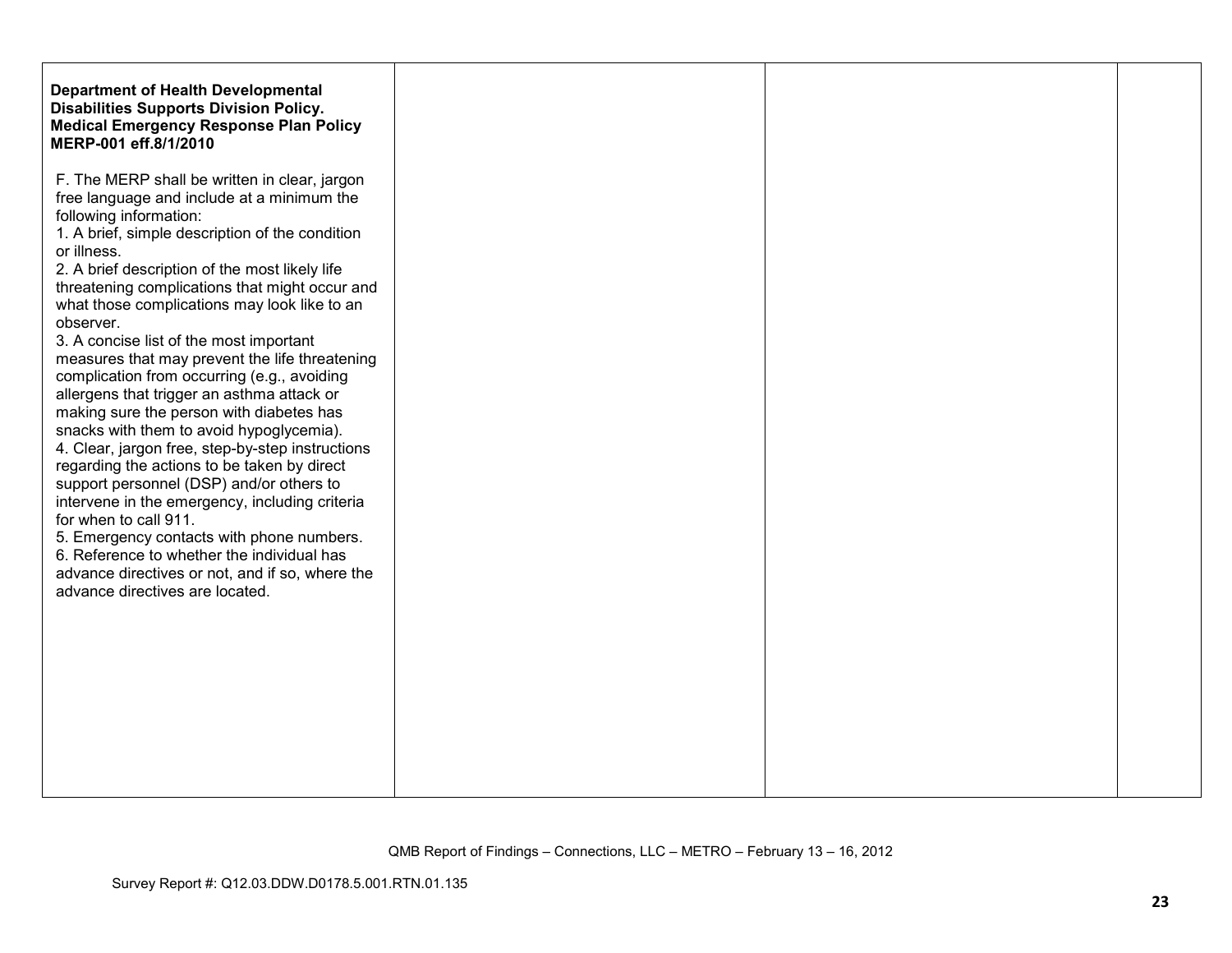| <b>Standard of Care</b>                                                                                                                                                                                                                                                                                                                                                                                                                                                       | <b>Deficiencies</b>                                                                                                                                                                                                                                                                                                                                                     | <b>Agency Plan of Correction, On-going</b><br><b>QA/QI &amp; Responsible Party</b>                                                                                           | <b>Date</b><br><b>Due</b> |
|-------------------------------------------------------------------------------------------------------------------------------------------------------------------------------------------------------------------------------------------------------------------------------------------------------------------------------------------------------------------------------------------------------------------------------------------------------------------------------|-------------------------------------------------------------------------------------------------------------------------------------------------------------------------------------------------------------------------------------------------------------------------------------------------------------------------------------------------------------------------|------------------------------------------------------------------------------------------------------------------------------------------------------------------------------|---------------------------|
|                                                                                                                                                                                                                                                                                                                                                                                                                                                                               | CMS Assurance - Financial Accountability - State financial oversight exists to assure that claims are coded and paid for in accordance                                                                                                                                                                                                                                  |                                                                                                                                                                              |                           |
| with the reimbursement methodology specified in the approved waiver.                                                                                                                                                                                                                                                                                                                                                                                                          |                                                                                                                                                                                                                                                                                                                                                                         |                                                                                                                                                                              |                           |
| Tag # 5144 Adult Habilitation                                                                                                                                                                                                                                                                                                                                                                                                                                                 | <b>Standard Level Deficiency</b>                                                                                                                                                                                                                                                                                                                                        |                                                                                                                                                                              |                           |
| <b>Reimbursement</b>                                                                                                                                                                                                                                                                                                                                                                                                                                                          |                                                                                                                                                                                                                                                                                                                                                                         |                                                                                                                                                                              |                           |
| Developmental Disabilities (DD) Waiver<br>Service Standards effective 4/1/2007<br><b>CHAPTER 1 III. PROVIDER AGENCY</b><br>DOCUMENTATION OF SERVICE DELIVERY<br><b>AND LOCATION</b><br><b>General: All Provider Agencies shall</b><br>А.<br>maintain all records necessary to fully<br>disclose the service, quality, quantity and<br>clinical necessity furnished to individuals                                                                                             | Based on record review, the Agency failed to<br>provide written or electronic documentation as<br>evidence for each unit billed for Adult Habilitation<br>Services for 6 of 9 individuals.<br>Individual #1<br>October 2011<br>• The Agency billed 85 units of Adult Habilitation                                                                                       |                                                                                                                                                                              |                           |
| who are currently receiving services. The<br>Provider Agency records shall be<br>sufficiently detailed to substantiate the<br>date, time, individual name, servicing<br>Provider Agency, level of services, and<br>length of a session of service billed.<br>В.<br><b>Billable Units: The documentation of the</b><br>billable time spent with an individual shall<br>be kept on the written or electronic record<br>that is prepared prior to a request for                  | (T2021) from 10/04/2011 through 10/7/2011.<br>Documentation received accounted for 30<br>units.<br>Individual #5<br>December 2011<br>• The Agency billed 416 units of Adult<br>Habilitation (T2021) from 12/01/2011 through<br>12/30/2011. Documentation received<br>accounted for 398 units.                                                                           | Provider:<br>State your Plan of Correction for the findings in<br>this Tag above this line.<br>Enter your Quality Assurance/Quality<br>Improvement processes below the line. |                           |
| reimbursement from the HSD. For each<br>unit billed, the record shall contain the<br>following:<br>(1) Date, start and end time of each service<br>encounter or other billable service interval;<br>(2) A description of what occurred during the<br>encounter or service interval; and<br>The signature or authenticated name of<br>(3)<br>staff providing the service.<br>MAD-MR: 03-59 Eff 1/1/2004<br>8.314.1 BI RECORD KEEPING AND<br><b>DOCUMENTATION REQUIREMENTS:</b> | November 2011<br>• The Agency billed 405 units of Adult<br>Habilitation (T2021) from 11/01/2011 through<br>11/30/2011. Documentation received<br>accounted for 403 units.<br>Individual #6<br>November 2011<br>• The Agency billed 309 units of Adult<br>Habilitation (T2021) from 11/01/2011 through<br>11/30/2011. Documentation received<br>accounted for 244 units. |                                                                                                                                                                              |                           |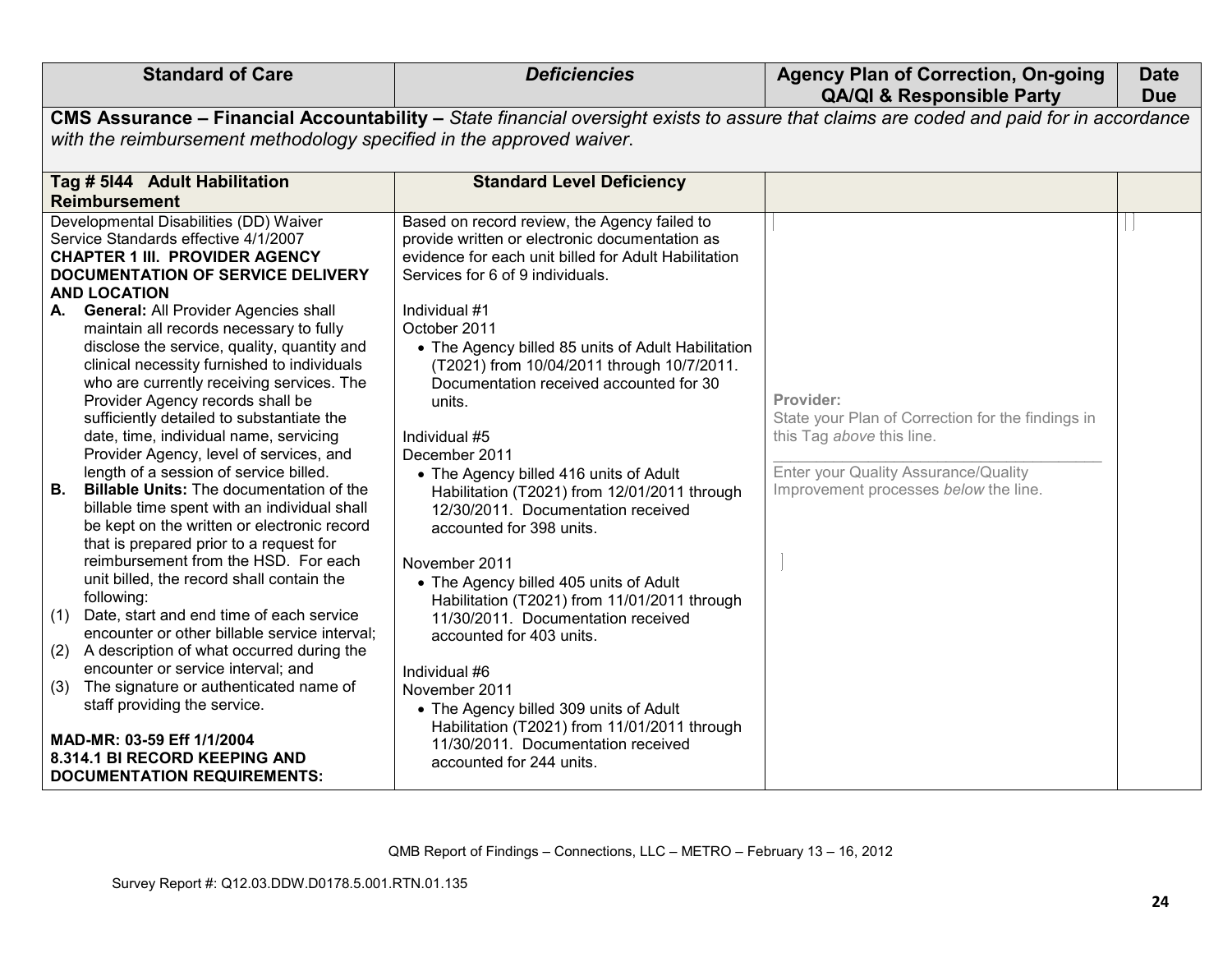| Providers must maintain all records necessary<br>to fully disclose the extent of the services<br>provided to the Medicaid recipient. Services<br>that have been billed to Medicaid, but are not<br>substantiated in a treatment plan and/or patient<br>records for the recipient are subject to<br>recoupment.<br>Developmental Disabilities (DD) Waiver<br>Service Standards effective 4/1/2007<br><b>CHAPTER 5 XVI. REIMBURSEMENT</b><br>A. Billable Unit. A billable unit for Adult<br>Habilitation Services is in 15-minute increments<br>hour. The rate is based on the individual's level<br>of care.<br><b>B. Billable Activities</b><br>(1) The Community Inclusion Provider Agency<br>can bill for those activities listed and described<br>on the ISP and within the Scope of Service.<br>Partial units are allowable. Billable units are<br>face-to-face, except that Adult Habilitation<br>services may be non-face-to-face under the<br>following conditions: (a) Time that is non face-<br>to-face is documented separately and clearly<br>identified as to the nature of the activity; and(b)<br>Non face-to-face hours do not exceed 5% of<br>the monthly billable hours.<br>(2) Adult Habilitation Services can be provided<br>with any other services, insofar as the services<br>are not reported for the same hours on the<br>same day, except that Therapy Services and<br>Case Management may be provided and billed<br>for the same hours | October 2011<br>• The Agency billed 346 units of Adult<br>Habilitation (T2021) from 10/03/2011 through<br>10/31/2011. Documentation received<br>accounted for 249 units.<br>Individual #7<br>December 2011<br>• The Agency billed 164 units of Adult<br>Habilitation (T2021) from 12/02/2011 through<br>12/23/2011. Documentation received<br>accounted for 144 units.<br>November 2011<br>• The Agency billed 86 units of Adult Habilitation<br>(T2021) from 11/01/2011 through 11/30/2011.<br>Documentation received accounted for 62<br>units.<br>October 2011<br>• The Agency billed 160 units of Adult<br>Habilitation (T2021) from 11/01/2011 through<br>11/30/2011. Documentation received<br>accounted for 150 units.<br>Individual #8<br>December 2011<br>• The Agency billed 90 units of Adult Habilitation<br>(T2021) from 12/07/2011 through 12/28/2011.<br>Documentation received accounted for 87<br>units.<br>Individual #9<br>November 2011<br>• The Agency billed 90 units of Adult Habilitation<br>(T2021) from 11/03/2011 through 11/15/2011.<br>Documentation received accounted for 88<br>units. |  |
|------------------------------------------------------------------------------------------------------------------------------------------------------------------------------------------------------------------------------------------------------------------------------------------------------------------------------------------------------------------------------------------------------------------------------------------------------------------------------------------------------------------------------------------------------------------------------------------------------------------------------------------------------------------------------------------------------------------------------------------------------------------------------------------------------------------------------------------------------------------------------------------------------------------------------------------------------------------------------------------------------------------------------------------------------------------------------------------------------------------------------------------------------------------------------------------------------------------------------------------------------------------------------------------------------------------------------------------------------------------------------------------------------------------------------------------------------------------|-----------------------------------------------------------------------------------------------------------------------------------------------------------------------------------------------------------------------------------------------------------------------------------------------------------------------------------------------------------------------------------------------------------------------------------------------------------------------------------------------------------------------------------------------------------------------------------------------------------------------------------------------------------------------------------------------------------------------------------------------------------------------------------------------------------------------------------------------------------------------------------------------------------------------------------------------------------------------------------------------------------------------------------------------------------------------------------------------------------------------|--|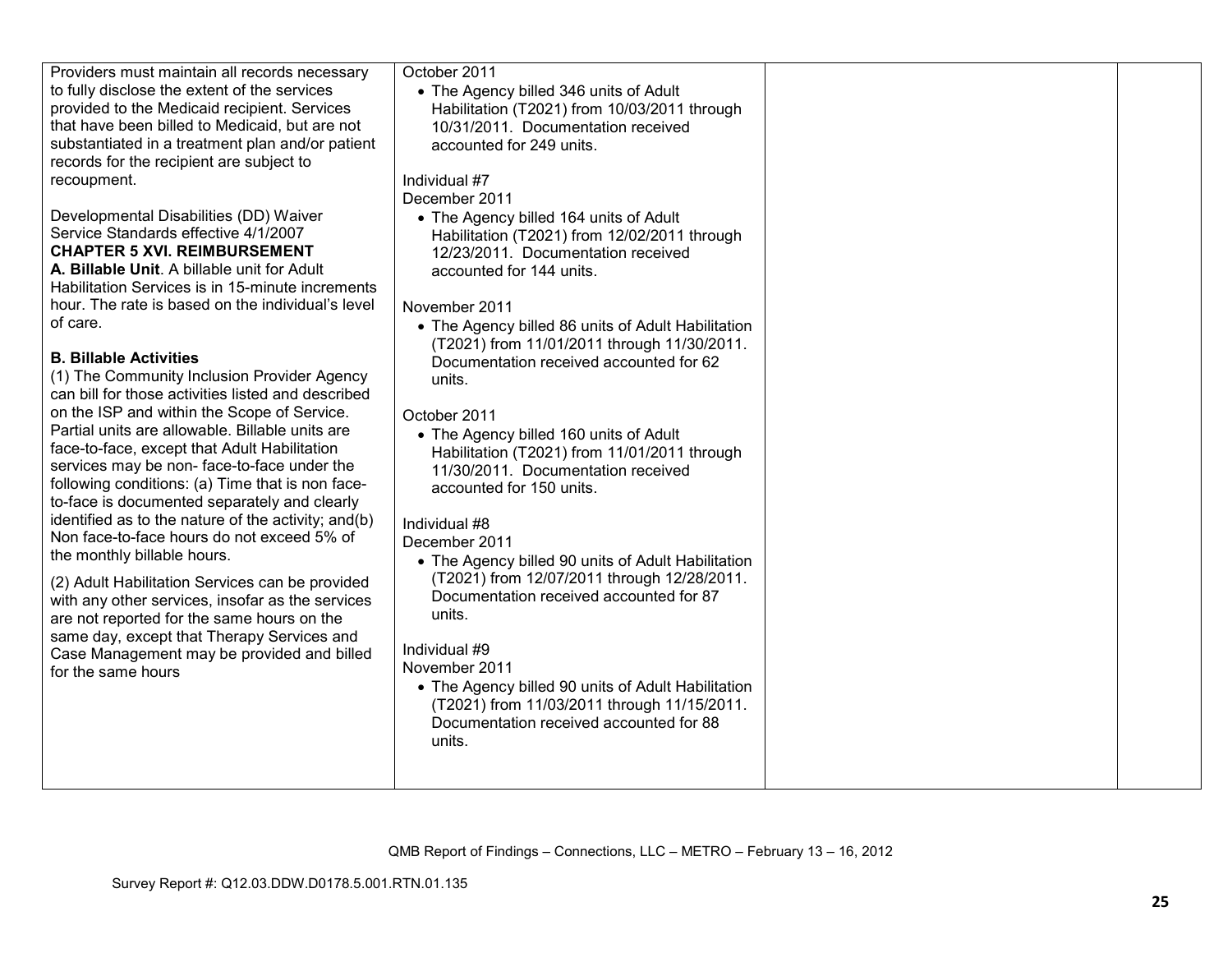|     | Tag # 5136 Community Access                      | <b>Standard Level Deficiency</b>                   |                                                   |  |
|-----|--------------------------------------------------|----------------------------------------------------|---------------------------------------------------|--|
|     | <b>Reimbursement</b>                             |                                                    |                                                   |  |
|     | Developmental Disabilities (DD) Waiver           | Based on record review, the Agency failed to       |                                                   |  |
|     | Service Standards effective 4/1/2007             | provide written or electronic documentation as     |                                                   |  |
|     |                                                  | evidence for each unit billed for Community Access |                                                   |  |
|     | <b>CHAPTER 1 III. PROVIDER AGENCY</b>            | Services for 1 of 2 individuals.                   |                                                   |  |
|     | <b>DOCUMENTATION OF SERVICE DELIVERY</b>         |                                                    |                                                   |  |
|     | <b>AND LOCATION</b>                              | Individual #1                                      |                                                   |  |
| А.  | <b>General: All Provider Agencies shall</b>      | December 2011                                      |                                                   |  |
|     | maintain all records necessary to fully          | • The Agency billed 40 units of Community          |                                                   |  |
|     | disclose the service, quality, quantity and      | Access (H2021) from 12/13/2011 through             |                                                   |  |
|     | clinical necessity furnished to individuals      | 12/27/2011. Documentation received                 |                                                   |  |
|     | who are currently receiving services. The        | accounted for 6 units.                             | Provider:                                         |  |
|     | Provider Agency records shall be                 |                                                    | State your Plan of Correction for the findings in |  |
|     | sufficiently detailed to substantiate the        |                                                    | this Tag above this line.                         |  |
|     | date, time, individual name, servicing           |                                                    |                                                   |  |
|     | Provider Agency, level of services, and          |                                                    | Enter your Quality Assurance/Quality              |  |
|     | length of a session of service billed.           |                                                    | Improvement processes below the line.             |  |
| В.  | <b>Billable Units:</b> The documentation of the  |                                                    |                                                   |  |
|     | billable time spent with an individual shall     |                                                    |                                                   |  |
|     | be kept on the written or electronic record      |                                                    |                                                   |  |
|     | that is prepared prior to a request for          |                                                    |                                                   |  |
|     | reimbursement from the HSD. For each             |                                                    |                                                   |  |
|     | unit billed, the record shall contain the        |                                                    |                                                   |  |
|     | following:                                       |                                                    |                                                   |  |
| (1) | Date, start and end time of each service         |                                                    |                                                   |  |
|     | encounter or other billable service interval;    |                                                    |                                                   |  |
| (2) | A description of what occurred during the        |                                                    |                                                   |  |
|     | encounter or service interval; and               |                                                    |                                                   |  |
| (3) | The signature or authenticated name of           |                                                    |                                                   |  |
|     | staff providing the service.                     |                                                    |                                                   |  |
|     | MAD-MR: 03-59 Eff 1/1/2004                       |                                                    |                                                   |  |
|     | 8.314.1 BI RECORD KEEPING AND                    |                                                    |                                                   |  |
|     | <b>DOCUMENTATION REQUIREMENTS:</b>               |                                                    |                                                   |  |
|     | Providers must maintain all records necessary    |                                                    |                                                   |  |
|     | to fully disclose the extent of the services     |                                                    |                                                   |  |
|     | provided to the Medicaid recipient. Services     |                                                    |                                                   |  |
|     | that have been billed to Medicaid, but are not   |                                                    |                                                   |  |
|     | substantiated in a treatment plan and/or patient |                                                    |                                                   |  |
|     | records for the recipient are subject to         |                                                    |                                                   |  |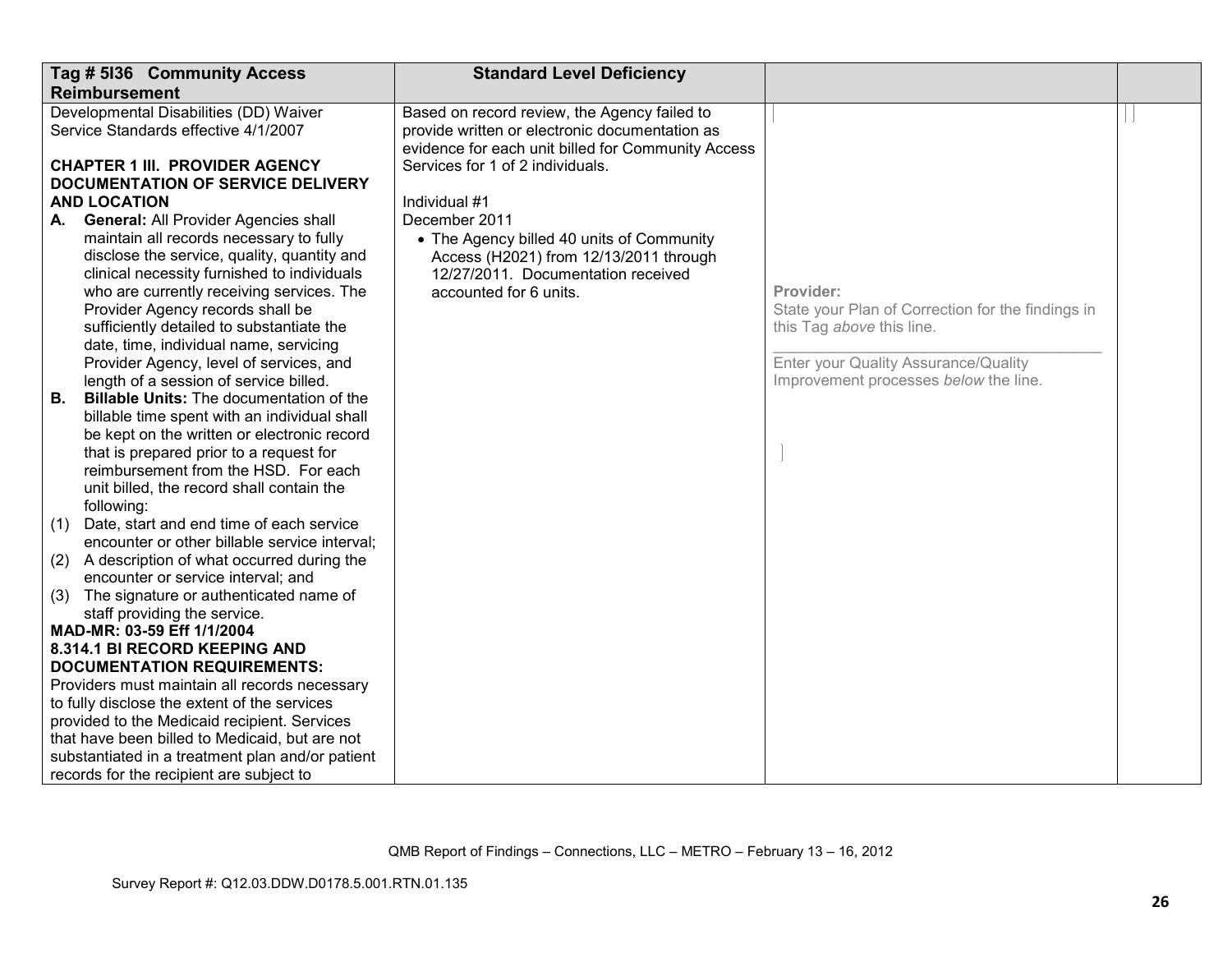| recoupment.<br>Developmental Disabilities (DD) Waiver                                     |  |  |
|-------------------------------------------------------------------------------------------|--|--|
| Service Standards effective 4/1/2007                                                      |  |  |
| <b>CHAPTER 5 XI. COMMUNITY ACCESS</b>                                                     |  |  |
| <b>SERVICES REQUIREMENTS</b>                                                              |  |  |
| G. Reimbursement<br>(1) Billable Unit: A billable unit is defined as                      |  |  |
| one-quarter hour of service.                                                              |  |  |
|                                                                                           |  |  |
| (2) Billable Activities: The Community Access                                             |  |  |
| Provider Agency can bill for those activities                                             |  |  |
| listed in the Community Access Scope of<br>Service. Billable units are typically provided |  |  |
| face-to-face but time spent in non face-to-face                                           |  |  |
| activity may be claimed under the following                                               |  |  |
| conditions:                                                                               |  |  |
| (a) Time that is non face-to-face is                                                      |  |  |
| documented separately and clearly                                                         |  |  |
| identified as to the nature of the activity,                                              |  |  |
| and is tied directly to the individual's                                                  |  |  |
| ISP, Action Plan;                                                                         |  |  |
| Time that is non face-to-face involves<br>(b)<br>outreach and identification and training |  |  |
| of community connections and natural                                                      |  |  |
| supports; and                                                                             |  |  |
| (c) Non face-to-face hours do not exceed                                                  |  |  |
| 10% of the monthly billable hours.                                                        |  |  |
| (3) Non-Billable Activities: Activities that the                                          |  |  |
| service Provider Agency may need to conduct,                                              |  |  |
| but which are not separately billable activities,                                         |  |  |
| may include:                                                                              |  |  |
| (a) Time and expense for training service<br>personnel;                                   |  |  |
| (b) Supervision of agency staff;                                                          |  |  |
| (c) Service documentation and billing                                                     |  |  |
| activities; or                                                                            |  |  |
| (d) Time the individual spends in segregated                                              |  |  |
| activities.                                                                               |  |  |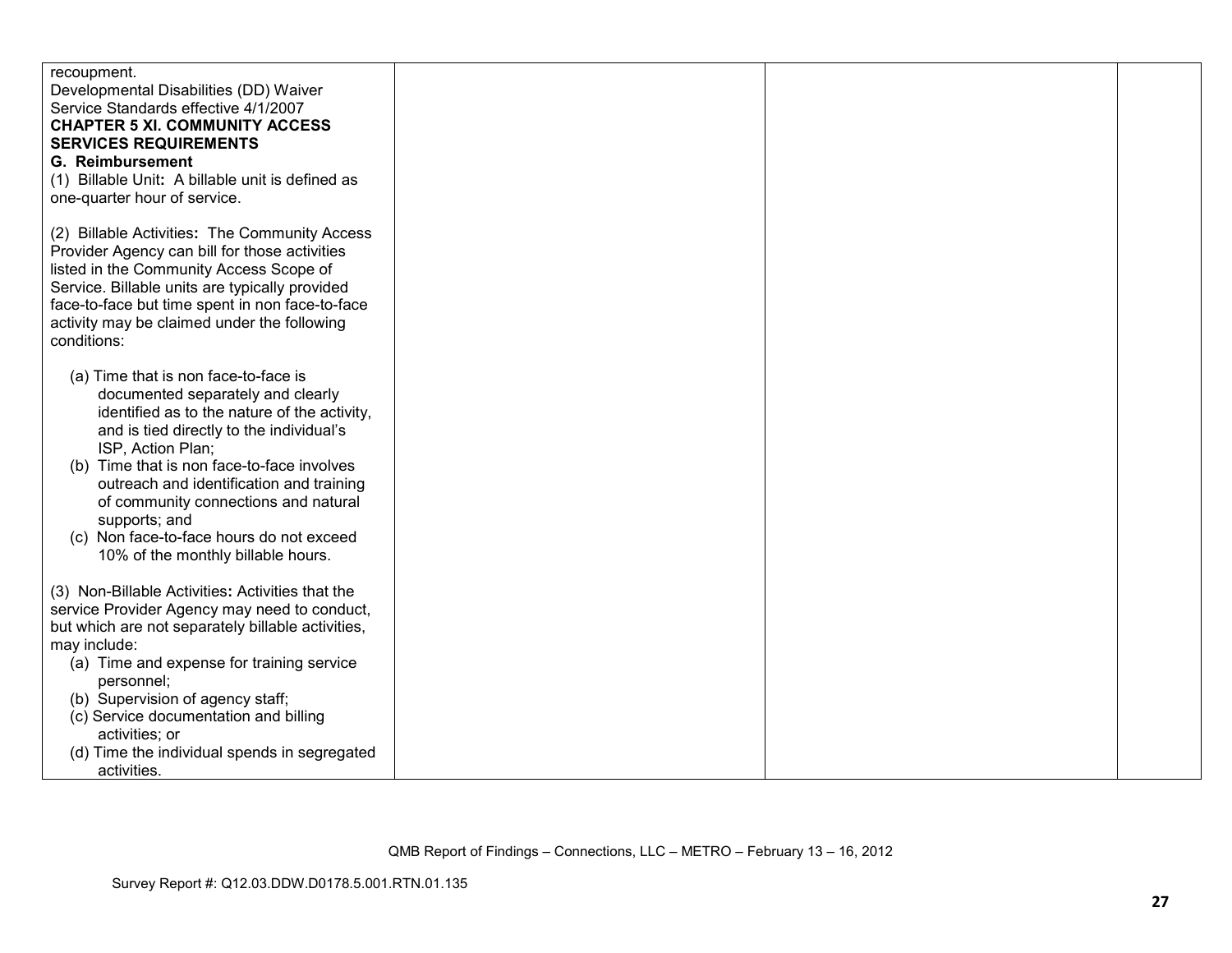

CATHERINE D. TORRES, M.D., CABINET SECRETARY

SUSANA MARTINEZ, GOVERNOR

Date: August 2, 2012

| To:        | Pam Stafford, Executive Director |
|------------|----------------------------------|
| Provider:  | Connections, LLC                 |
| Address:   | 601 Mountain NW                  |
| State/Zip: | Albuquerque, New Mexico 87102    |

E-mail Address: PStafford@connectionsnm.com

Region: Metro<br>
Survey Date: Februa Survey Date: February 13 – 16, 2012 Program Surveyed: Developmental Disabilities Waiver Service Surveyed: Community Inclusion Supports (Adult Habilitation, Community Access & Supported Employment) Survey Type: Routine

Dear Ms. Stafford:

The Division of Health Improvement/Quality Management Bureau has received, reviewed and approved the supporting documents you submitted for your Plan of Correction. The documents you provided verified that all previously cited survey Deficiencies have been corrected.

## **The Plan of Correction process is now complete.**

## **Furthermore, your agency is now determined to be in Compliance with all Conditions of Participation.**

To maintain ongoing compliance with standards and regulations, continue to use the Quality Assurance (self-auditing) processes you described in your Plan of Correction.